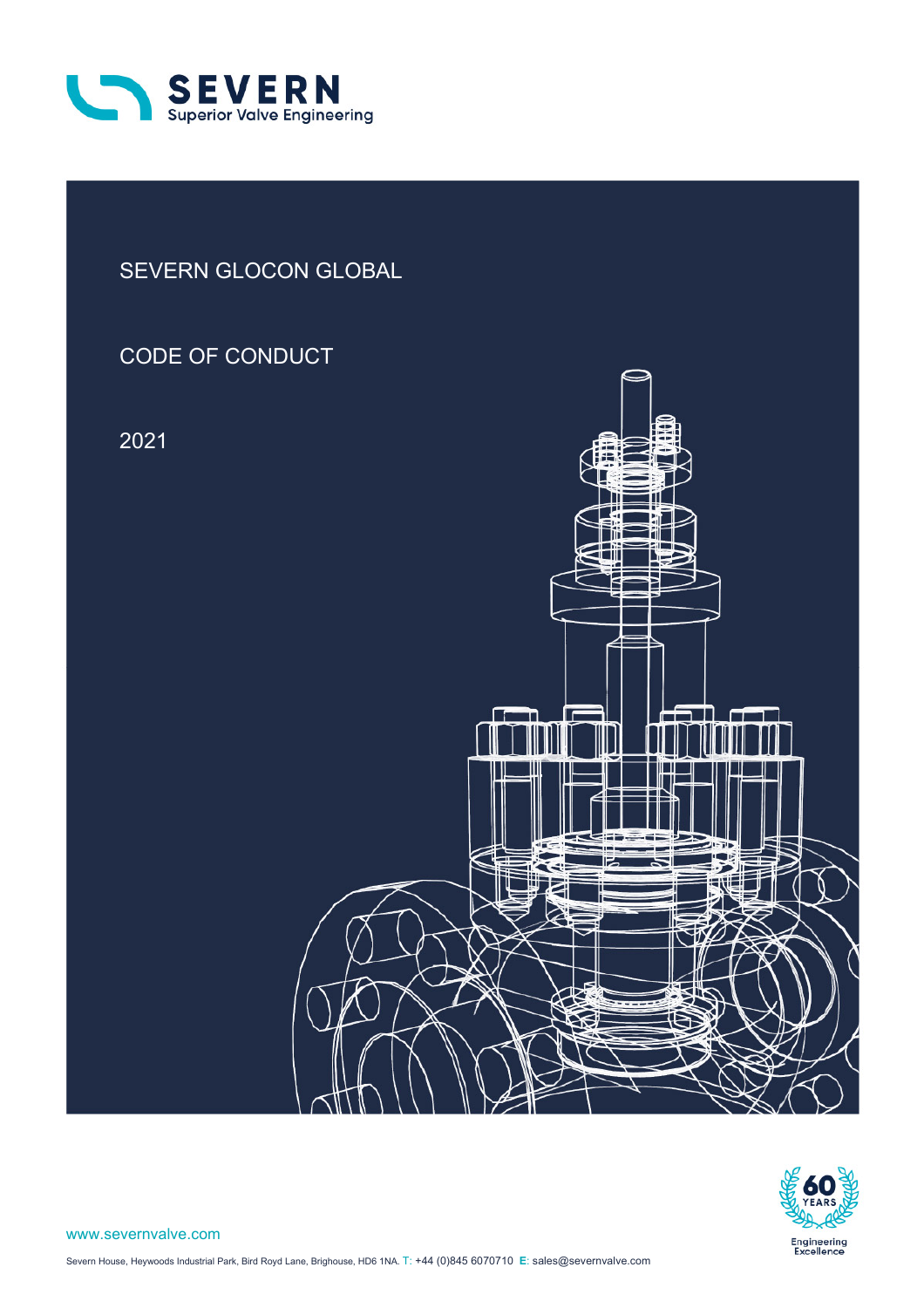

# **Contents**

| <u>ACHIEVING TOGETHER</u>                                                                                                                                                                                                            |
|--------------------------------------------------------------------------------------------------------------------------------------------------------------------------------------------------------------------------------------|
| Introduction                                                                                                                                                                                                                         |
| Message from the CEO                                                                                                                                                                                                                 |
| The Purpose of Our Code of Conduct?                                                                                                                                                                                                  |
| The Severn Values                                                                                                                                                                                                                    |
| Applying Our Values <b>Applying Our Values Applying Our Values</b>                                                                                                                                                                   |
| Manager Responsibilities and the control of the control of the control of the control of the control of the control of the control of the control of the control of the control of the control of the control of the control o       |
| TRUST                                                                                                                                                                                                                                |
| Fraud, Deception, and Dishonesty <b>Example 2018</b>                                                                                                                                                                                 |
| Anti-Bribery and Corruption <b>Community</b> and Corruption                                                                                                                                                                          |
|                                                                                                                                                                                                                                      |
| <b>Financial Records, Controls, and Reporting Control Control Control Control Control Control Control Control Control Control Control Control Control Control Control Control Control Control Control Control Control Control Co</b> |
| Conflicts of interest entertainment of the contract of the contract of the contract of the contract of the contract of the contract of the contract of the contract of the contract of the contract of the contract of the con       |
| <b>PEOPLE</b>                                                                                                                                                                                                                        |
| <b>Equality, Inclusion, and Diversity Contract Control Control Control Control Control Control Control Control Co</b>                                                                                                                |
| Harassment, Bullying, and Discrimination                                                                                                                                                                                             |
| <b>Human Rights Principles</b>                                                                                                                                                                                                       |
| <b>CUSTOMERS</b>                                                                                                                                                                                                                     |
| Integrity and dealing with agents and others.                                                                                                                                                                                        |
| <b>Competition and Antitrust Law</b>                                                                                                                                                                                                 |
| Sanctions, Import, Export, and Trade Controls                                                                                                                                                                                        |



#### www.severnvalve.com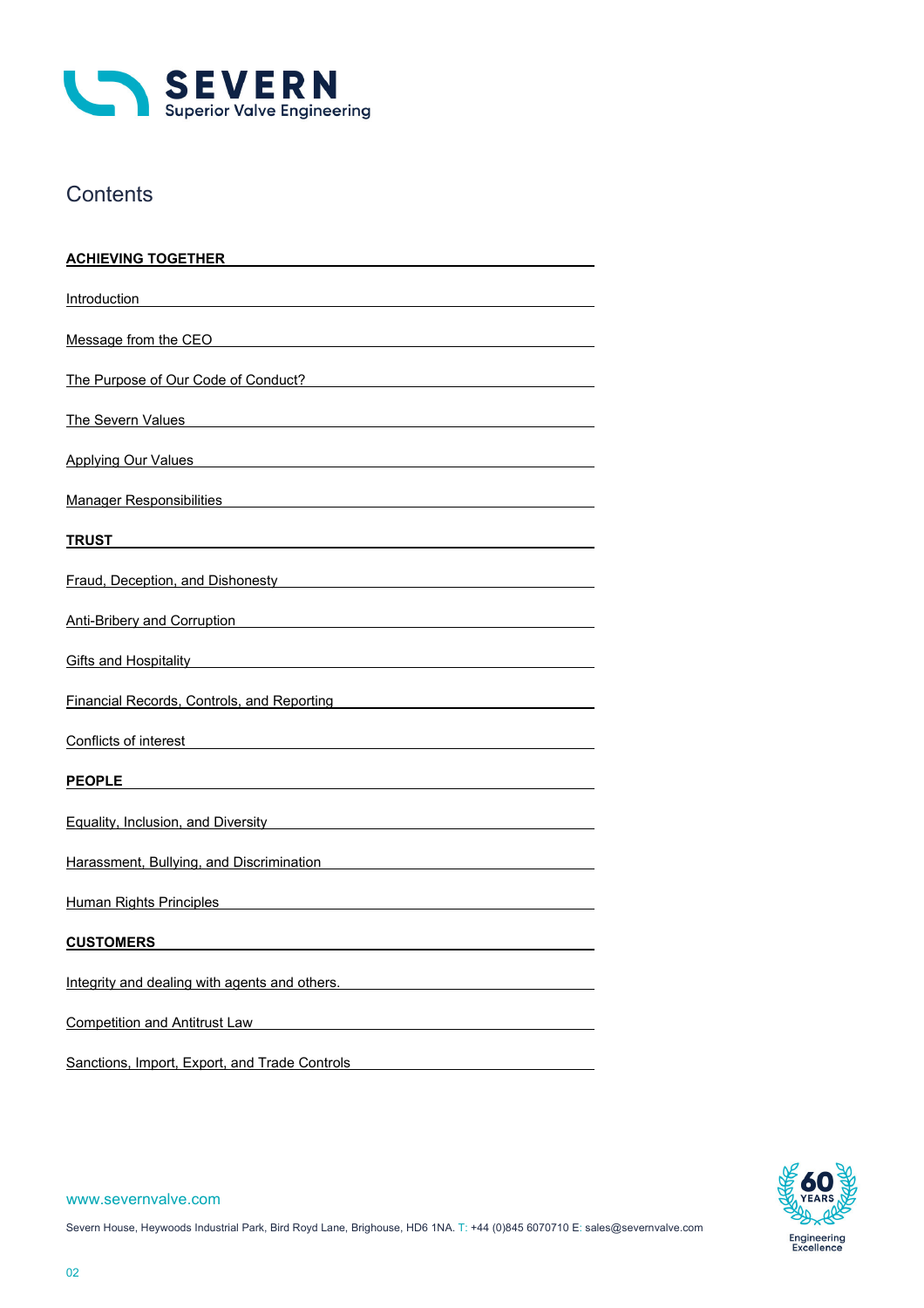

| <b>PERFORMANCE</b>                                 |
|----------------------------------------------------|
|                                                    |
| Confidential information                           |
|                                                    |
| <b>Company Communications and Disclosures</b>      |
|                                                    |
| Health, Safety and Environment (HSE)               |
|                                                    |
| <b>Respecting the Environment</b>                  |
|                                                    |
| <b>Respecting Communities</b>                      |
|                                                    |
| Speak Up! How to Raise a Concern or Ask a Question |
|                                                    |
| <b>Hotline Contacts</b>                            |

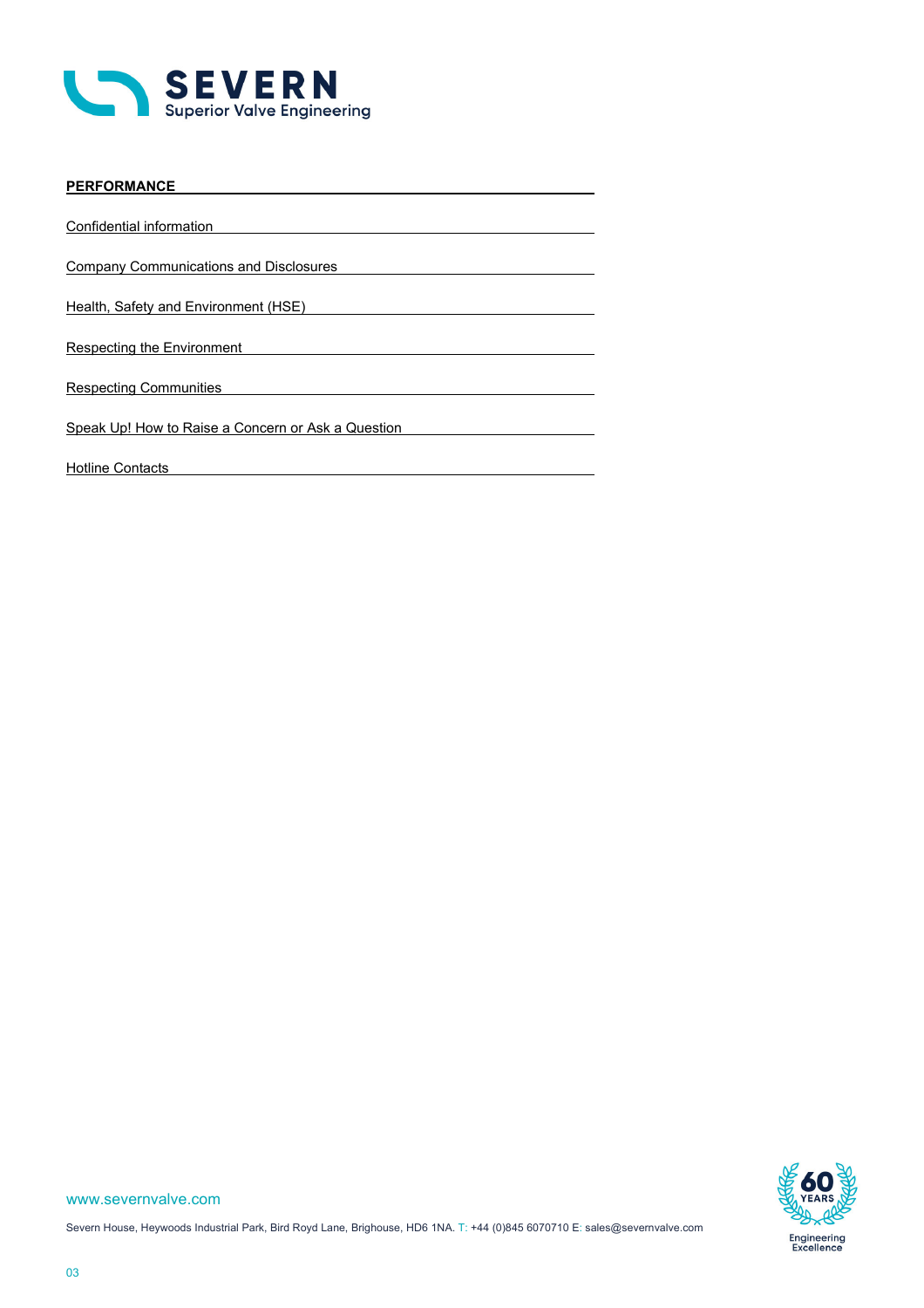

# 1.Introduction

1.1 We are not only what we do but also how we behave. The Company values its reputation and is committed to maintaining the highest possible ethical standards in all its business activities. We will apply these standards to all dealings with employees, customers, suppliers and other stakeholders. This summary is not intended to address every instance in which we are called upon to observe and practice sound business ethics. However, it is meant to remind us that if we each strive to live and abide by basic ethical principles in the day-to-day conduct of our business, we will foster an environment of mutual trust and respect and continue to build on our global reputation for integrity, which is the foundation of the Company.

1.2 The Company will comply fully with all relevant local and international laws and will act in accordance with local guidelines and regulations, including those which are industry specific. It is our Code of Conduct to co-operate fully with relevant public authorities and regulatory bodies as appropriate.

### **MESSAGE FROM THE CEO**

At Severn we are committed to doing business ethically and in a transparent manner. That same commitment has driven our legacy for more than 60 years. Our values— [safety first?], [ value ] [value ] [value ] are the foundation on which to take this legacy forward.

Our Code of Conduct sets the standard and expectations for how we conduct business across Severn Glocon Global. The Code provides guidance on expected behaviours, how we treat each other, our customers, suppliers and other third parties is a reflection of who we are. We should be proud not only of who we are and what we achieve but also how we achieve it. By "doing the right thing".



Broken down the Code requires a few simple things. First, always follow the laws and regulations that govern our business. Second, embrace the values and commitments. Third, raise any concerns that you have about compliance with the law, Severn policies, or this Code.

This document is an important guide for our success as a business. I personally consult it regularly and I ask that you do the same. If you are unsure about the Code

or if you do not know what to do in a specific situation, I encourage you to ask questions and raise your concerns. You can contact any leader within the business or any HR representative, or you can ask me personally. Likewise you can make a report through the hotline.

Thank you for embracing our values and for doing your part to add to our legacy.

Sincerely,

Colin Findlay Chief Executive



#### www.severnvalve.com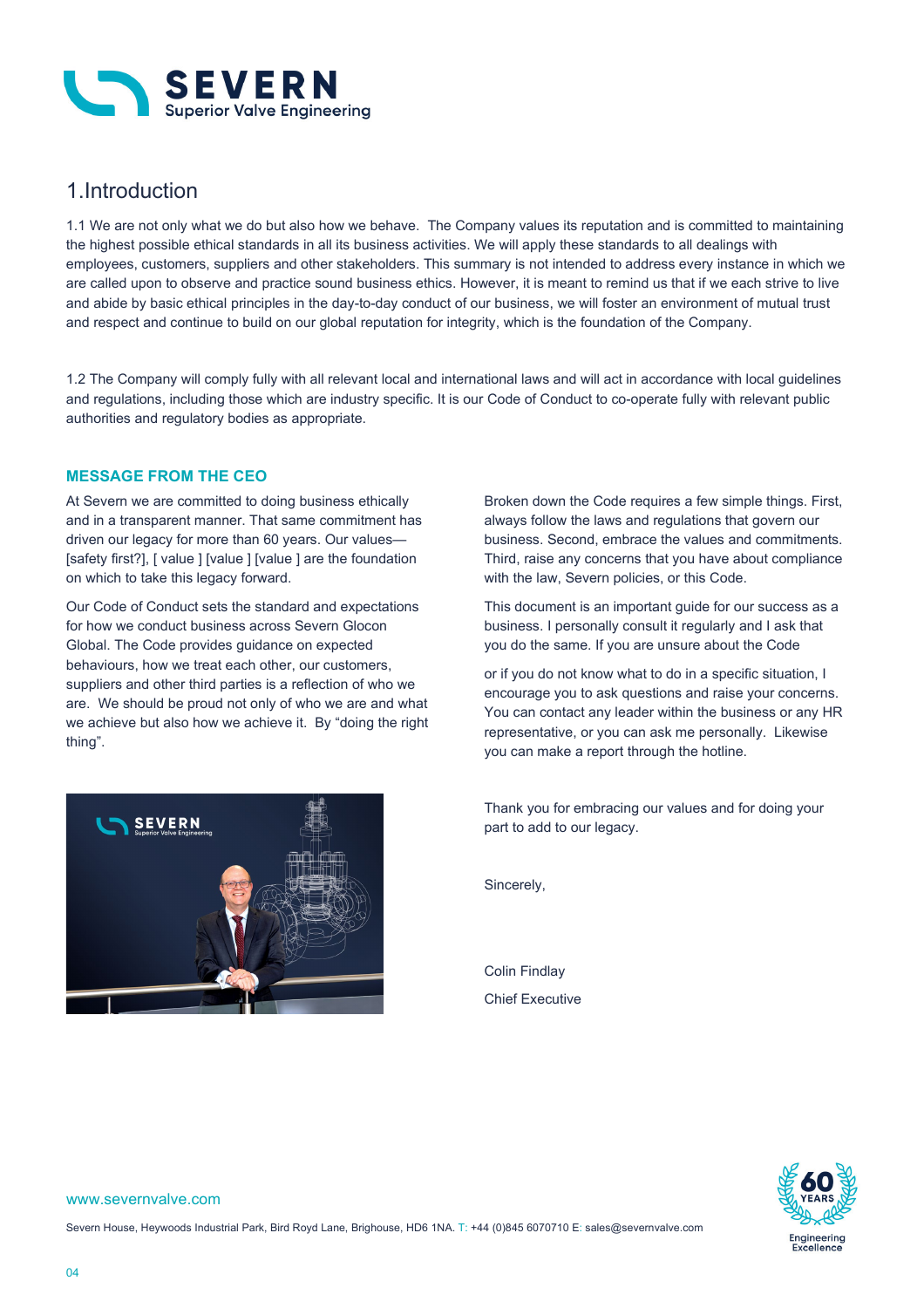

**VISION** As a world class supplier we deliver the very best in severe service products and technical solutions to business-critical flow control applications.

We do this by sharing the same values, by acting ethically and doing the right thing having an aligned culture. We are a single business operating under the Severn Brand recognised for excellence in all areas of our operations. We will be successful because we share the same values

As an independent world-class provider of innovative, solid technologies and services we are always securing our leading market position. But **we** can only do so if we enhance our knowledge, expertise and flexibility by acting ethically and lawfully in accordance with our values and belief in what we do. We should never compromise on safety, integrity or quality or compromise our personal integrity or the company's reputation for short term gain. This Code of Conduct is based on our belief that by making ethical choices and being guided by integrity and honesty we can move forward with confidence in our ability to make the right decisions that build trust with our customers and partners and protect our people, our assets and reputation. This Code of Conduct provides you with guidelines to help you recognize and deal with ethical issues. It will provide you with mechanisms to report unethical conduct to help and foster a culture of honesty and accountability where we will be transparent about our motives, learn from our mistakes, and ask for help when faced with a difficult situation. The Code of Conduct emphasizes the role that each of us plays in building trust, and the approach you should take in making decisions. We expect anyone who is employed by Bluewater and/or has a business relation with Bluewater to apply these principles in his or her daily work. Thank you very much. Hugo J. Heerema

#### **MISSION**

The Mission that under pins our strategy is defined simply as:

*"Delivering the very best in severe service products and technical solutions to business-critical flow control applications"* 

While the intention is to focus on a core set of markets and products the business platform will develop and grow as opportunity is found.

The business intent is to ensure that there is market synergy and potential for infrastructure optimisation as the business grows.

### **OUR PROPOSITION**

Severn delivers the very best in severe service valve products and technical solutions to aid business critical flow control applications.

Everything we do inside Severn has to work towards our ultimate goal.

When people look at the Severn proposition – as customers, competitors or investors they consider the business as the Gold Standard.

Renowned for Excellence

- Best in Class products
- Best in Class service delivery
- Best in Class return on investment



#### www.severnvalve.com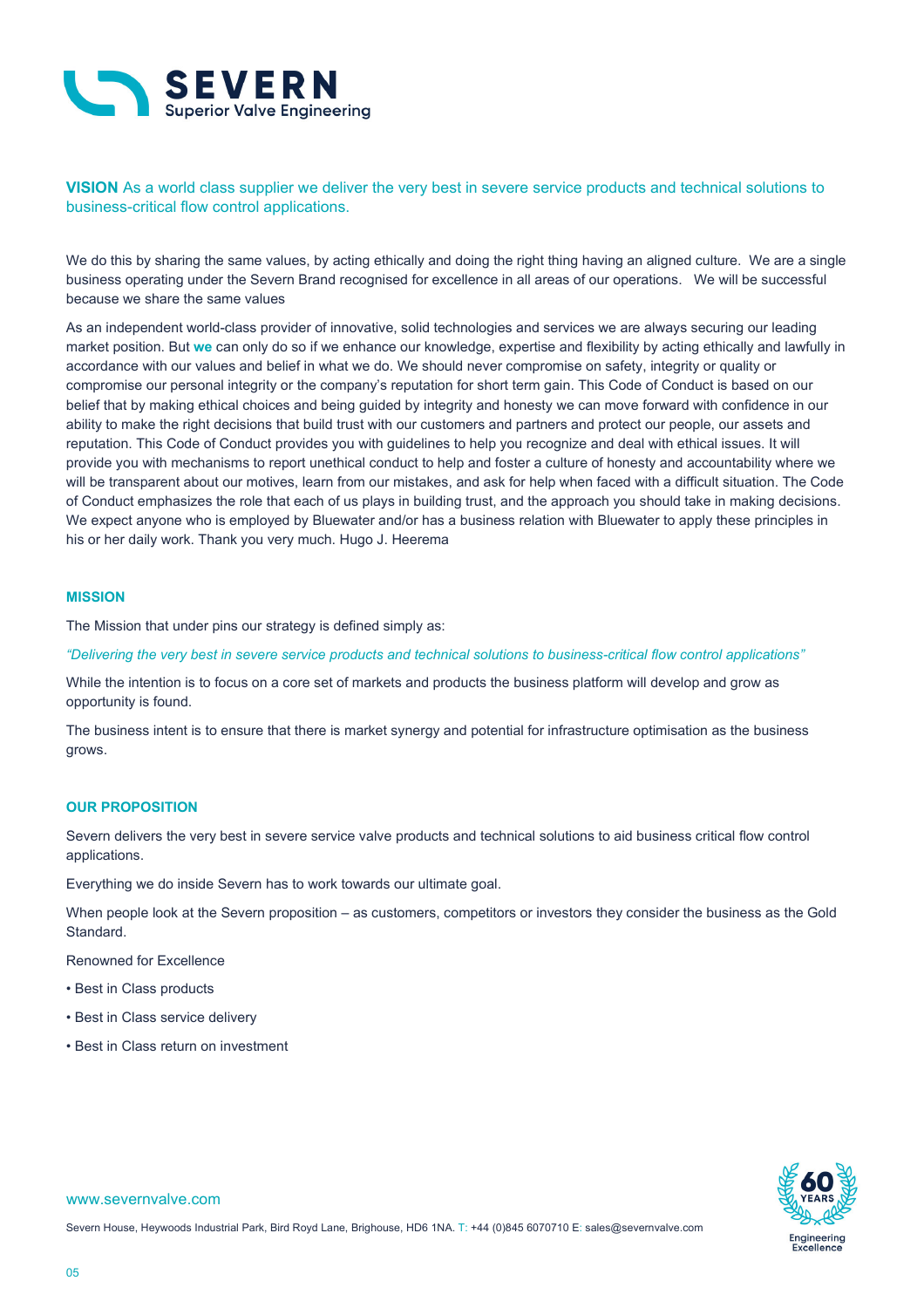

### **ACHIEVING TOGETHER**

The Severn Values

- Severn's global business operations are aligned to deliver customer value through excellent valve products and services.
- Severn has a culture of achievement; we challenge each other to make good on our commitments and continually raise the bar in pursuit of excellence.
- Severn is dedicated to high performance in all areas, from delivery of products and services to health and safety standards.
- Severn's people have integrity, we are open and honest in our communications. We strive to get things right, and we learn fast when we don't.

TRUST HONESTY AND INTEGRITY – We always keep our promises and act with honesty and integrity ensuring we always do the right thing.

PEOPLE ARE OUR BIGGEST ASSET - Treating colleagues, business partners, suppliers and customers with respect at all times.

CUSTOMERS ARE AT THE CORE OF EVEYTHING WE DO- Delivering products, solutions and services for exceptional customer experience

WORLD CLASS PERFORMANCE - Delivering excellence in all that we do, achieving together safely.

#### HOW WE BEHAVE

Effective compliance with this Code of Conduct is a competitive advantage, work to run our Business competitively – with speed, accountability and applying our core values

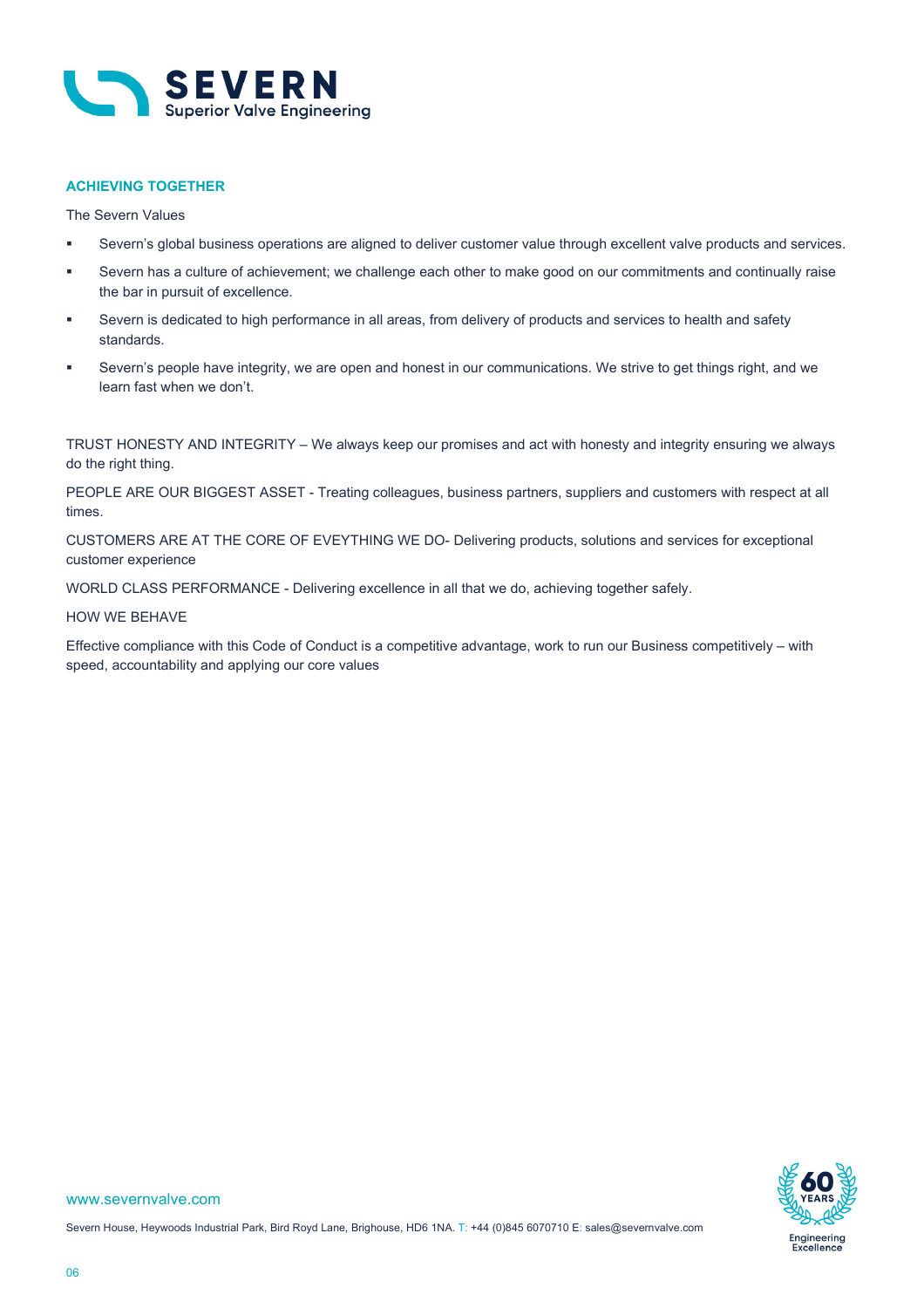

## **THE PURPOSE OF OUR CODE OF CONDUCT**

Our Code of Conduct sets out our principles and expectations

Our Code of Conduct has three main purposes:

- 1. To set out clearly the behaviour we expect from you.
- 2. To provide guidelines to help you apply our values.
- 3. To enable you to raise a concern or ask a question if you are in any doubt.

## **APPLYING OUR VALUES**

Sometimes you know it's the right thing to do, and sometimes there is doubt.

The Code of Conduct cannot address every situation you may face, so throughout the Code of Conduct we have set out who you can approach for more information or for guidance.

In any situation in which you have some uncertainty as to whether an action is consistent with the Code of Conduct, you should ask yourself these questions:



Is it legal?



Would I be comfortable reading about it in the media?



Would it set a good example? **Does it feel right?** 



If you have any trouble answering any of these questions, then you should raise a concern with your manager, HR, Group General Counsel, CEO, Chairman of the Board of Directors or through the Hotline , as appropriate.

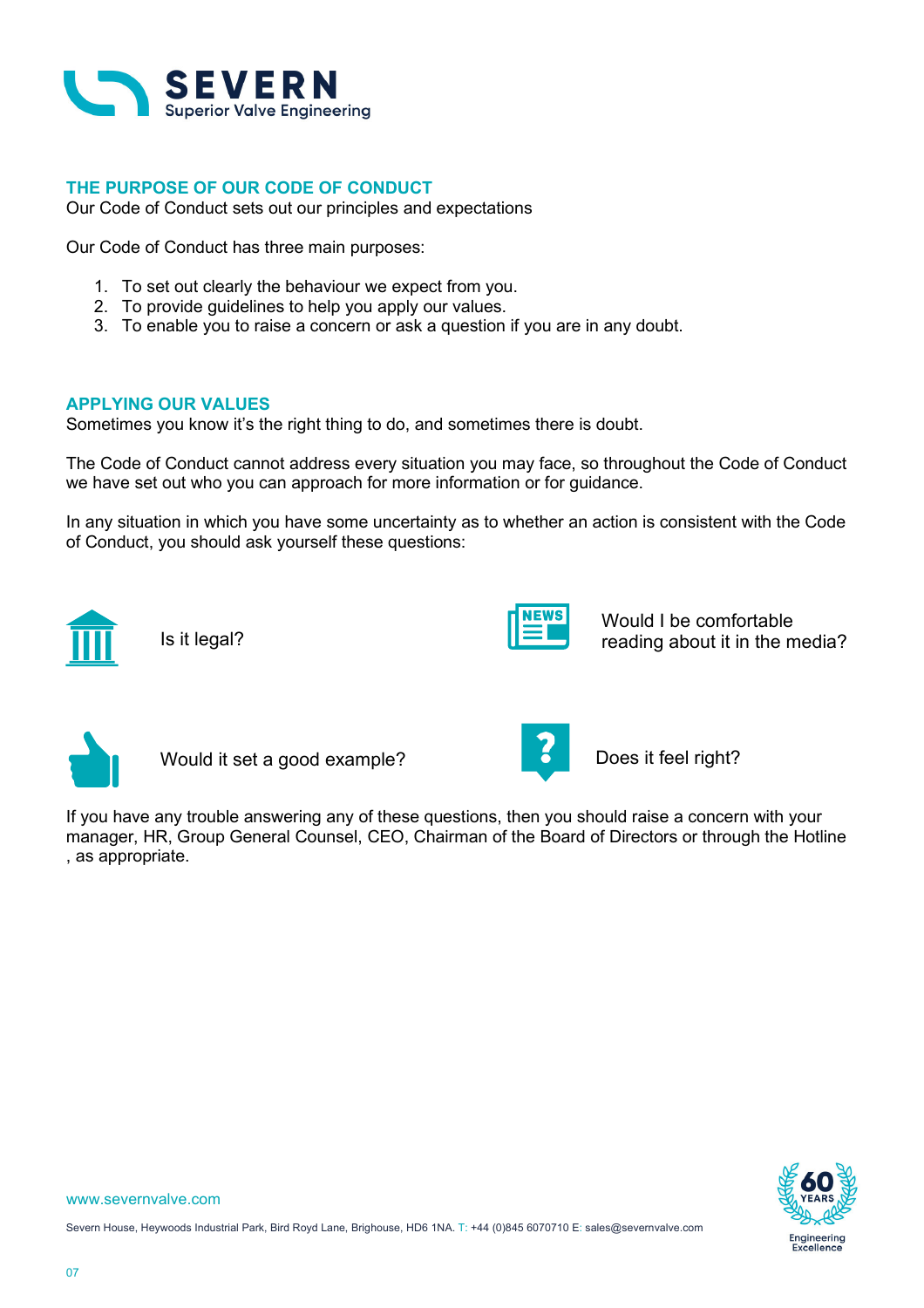

## **APPLYING OUR CODE OF CONDUCT**

Our Code of Conduct applies to all of us and to the third parties with whom we deal

We expect you to comply with this Code of Conduct. If found to be in breach of the Code of Conduct, you may face disciplinary action. Discipline may include termination of employment or cancellation of your

contract. There may be additional consequences under applicable laws including personal fines, criminal prosecution, and imprisonment.

Where we use the term "you" in this Code of Conduct, it includes all employees, officers and directors of Severn Glocon Global ("Severn") and its subsidiaries and joint ventures.

It also includes all contractors and consultants working for Severn, as we expect these contractors and consultants to comply with the Code of Conduct when they undertake work for us.

The Code of Conduct also, to the extent permissible, applies to our suppliers, agents, dealers, and other third parties with whom we work. We expect these third parties to adhere to the requirements and expectations set out in the Code of Conduct.

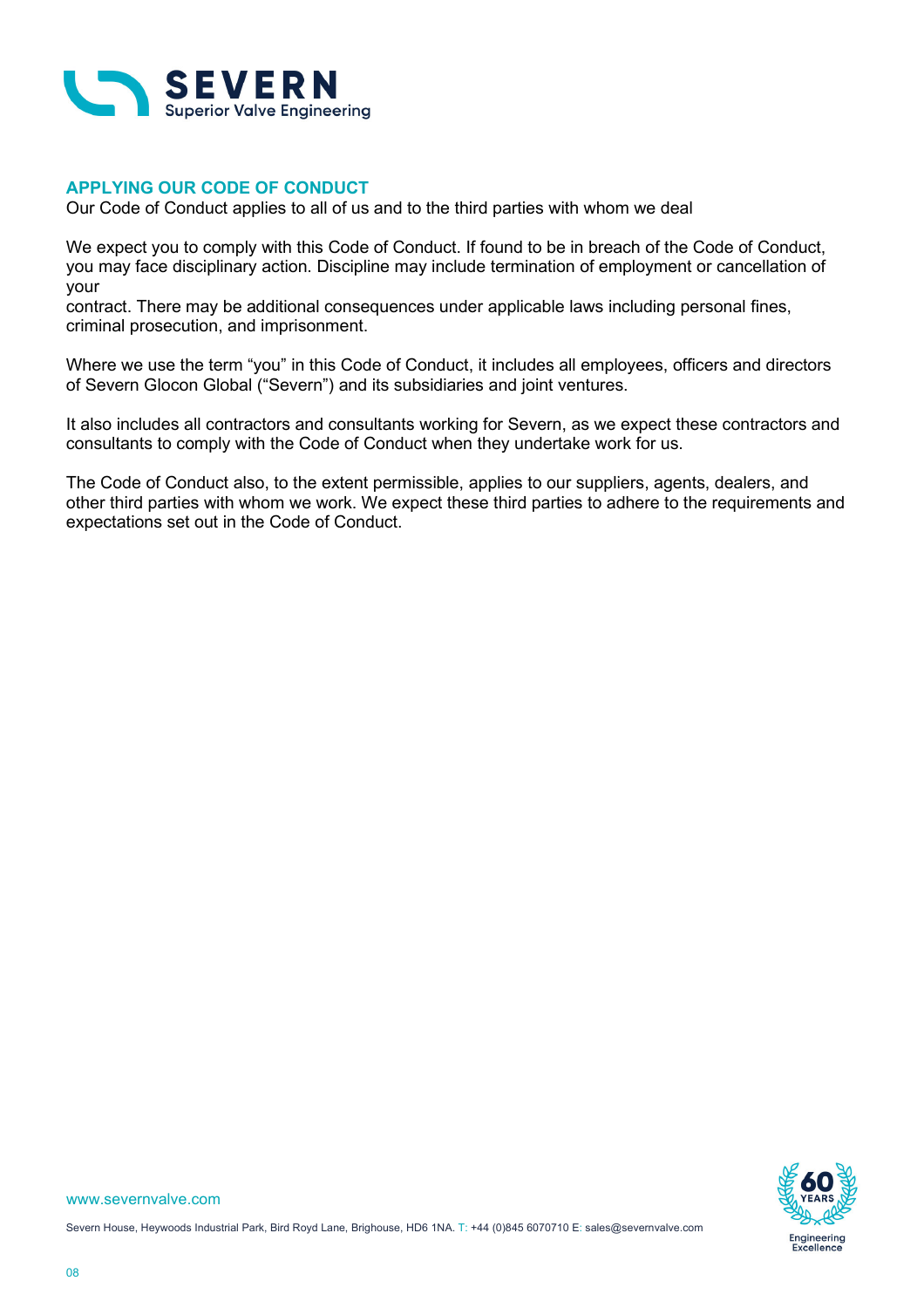

## **MANAGER RESPONSIBILITIES**

Severn managers have extra responsibilities under the Code of Conduct. Our Principle

Managers are expected to be good role models that demonstrate the behaviours and principles described in the Code of Conduct and Severn policies. Managers also have an important role in making sure that their teams understand how the Code of Conduct and Severn policies apply to their day-to-day work.

Thus, those who manage or other employees have additional responsibilities under this Code of Conduct.

These Include:

- **Providing copies of the Code of Conduct to employees, and helping employees understand the** Code of Conduct;
- **Speaking with employees about ethical issues;**
- **Ensuring employees complete training on ethical issues on time;**
- Monitoring employee compliance with the Code of Conduct;
- Ensuring that third parties with whom we engage are aware of and comply with these policies and standards as appropriate; and
- **Ensuring that we support people who raise ethical issues or concerns.**

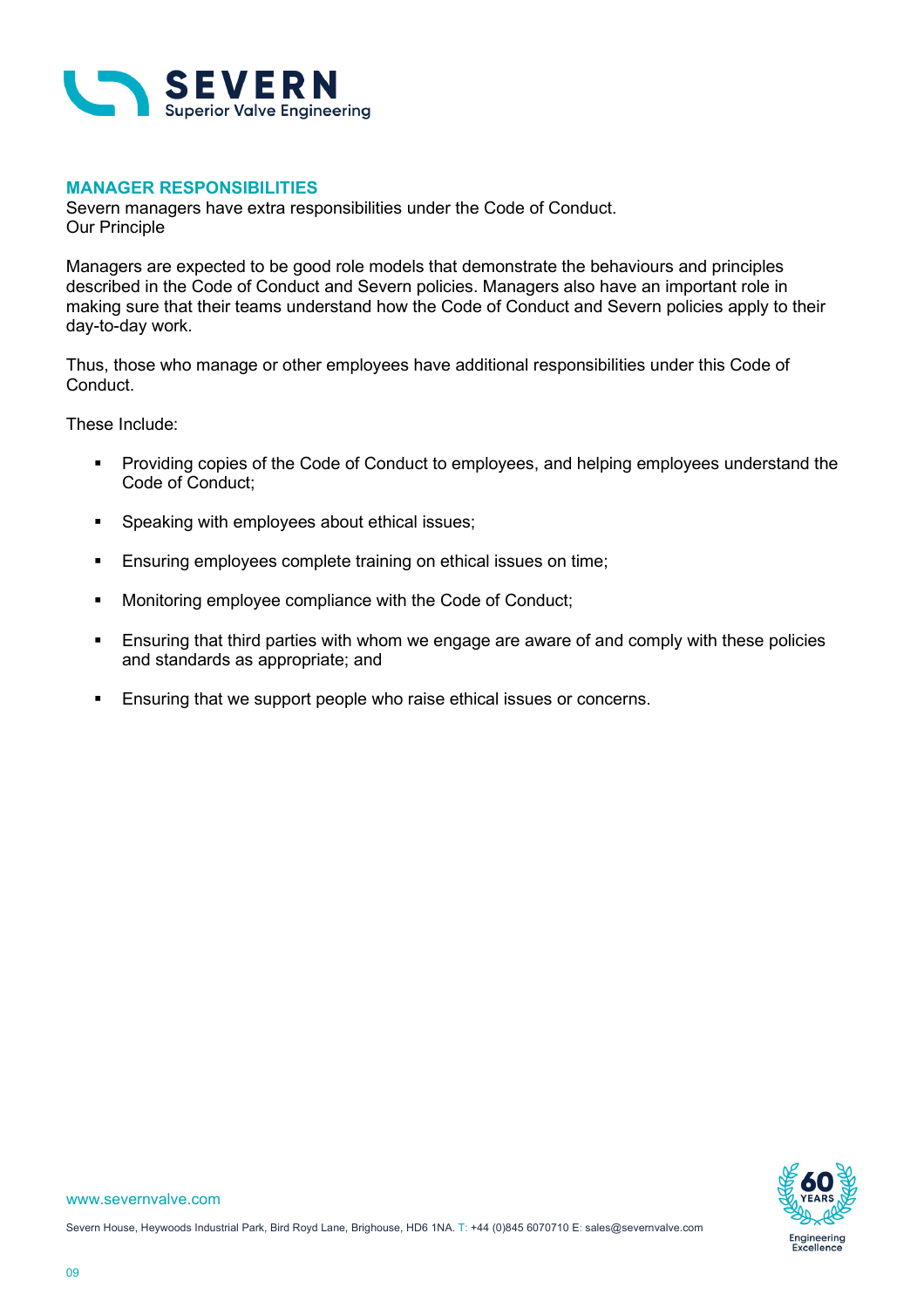

## **TRUST**

### *FRAUD, DECEPTION, AND DISHONESTY*

*Any fraud or dishonesty, irrespective of size, could harm our reputation.*

### **Our Principle**

We act with integrity and engage in business honestly. We do our utmost to protect Severn from fraud or dishonesty at all times.

Fraud typically means deceiving others, acting dishonestly or abusing your position to gain some advantage. Fraud is usually carried out for profit or to wrongfully obtain money, goods or services. It is against the law in most countries and in some, like the UK and the US, fraud is a criminal offence that could lead to imprisonment.

### **We Never**

- Make expenses claims that were not incurred for Severn business;
- Approve expenses or charge them to a customer if we believe they are false or not related to Severn's business;
- **If all interept is under** that we think might involve fraud, money laundering, or deception; or
- Use Severn's money or resources for something improper or not legitimately connected to our business.

### **We Always**

- Act honestly, fairly, and openly;
- **Make sure that the company's financial books** and records are accurate, truthful, and complete;
- Make sure that other documents, such as invoices, are accurate, complete and comply with contract terms; and
- Check or challenge anything that does not look or feel right.

## **Q&A**

*Q. I took a customer to dinner, but I also invited a friend and his wife, charging the whole cost to customer entertainment. Is this allowed?* 

No. It is fraudulent to submit an expense claim when it is not wholly for business purposes.

*Q. A colleague spent most of the afternoon out of the office on personal business but still charged the time to a customer job number on his timesheet. He said that it was okay because he frequently does extra work on jobs which he does not charge on his timesheet. Is this allowed?*

No. Timesheets form the basis of the costs we charge the customer, so it is vital that all timesheets give a true and accurate representation of the time spent working on that job. Your colleague has potentially committed a timesheet fraud and the issue must be raised with him and his manager.

### **I need more information.**

### *Is there anybody I can talk to?*

- Your direct line supervisor or manager, or other senior leader of your function
- Your operating company Managing or Finance Head
- Chief Financial Officer
- Group General Counsel

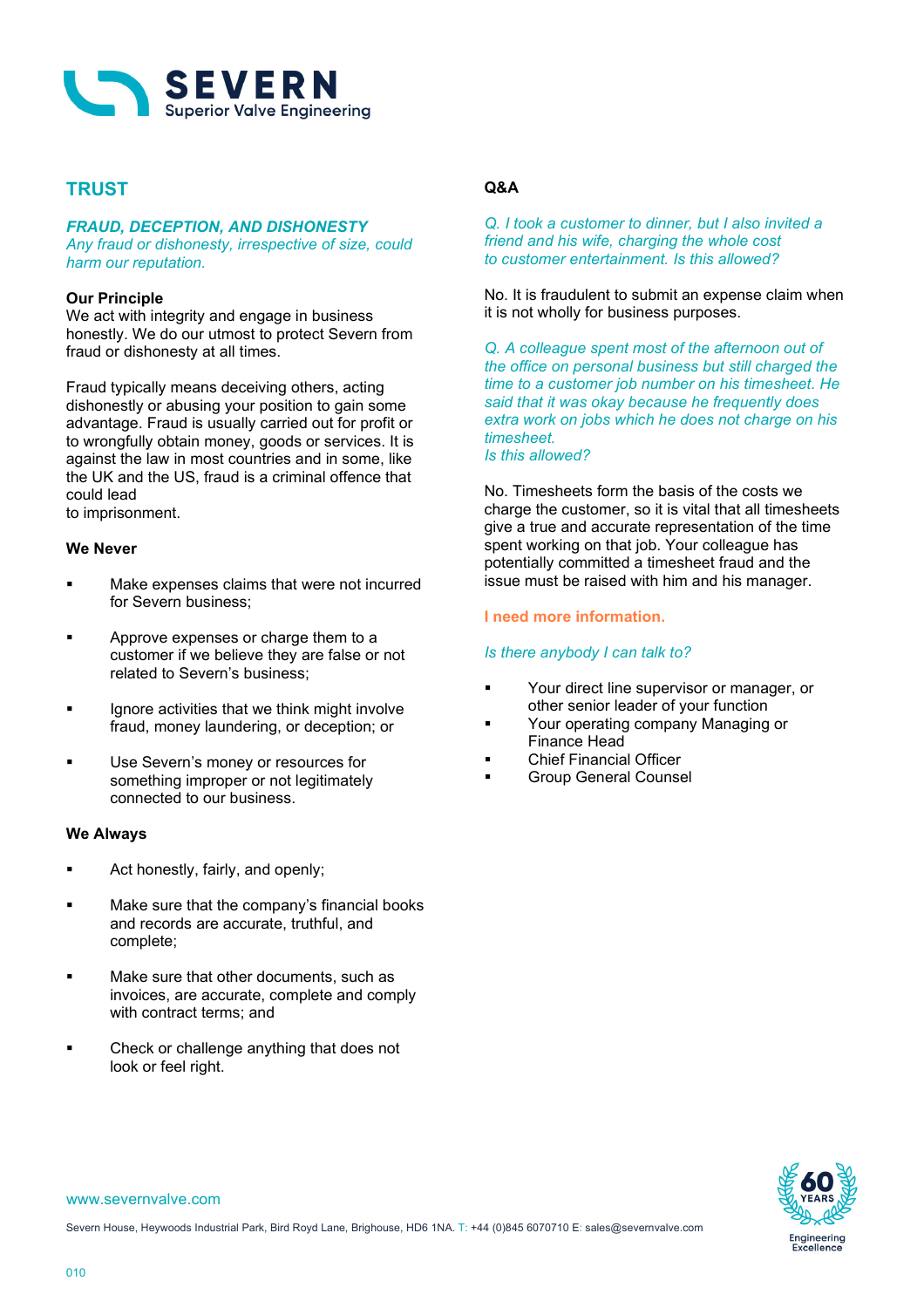

### *ANTI-BRIBERY AND CORRUPTION*

*Bribery or corruption is always wrong and could damage our business reputation.*

### **Our Principle**

Compliance with anti-corruption and bribery laws is critical to protecting the Severn's reputation. Each of us is required to comply with anti-corruption and bribery laws; failure to do so could result in criminal penalties.

**Bribery** - We must never directly or indirectly (for instance, through third parties) authorize, offer, give or promise anything of value (including cash, gifts, hospitality or entertainment) to anyone to influence them in the performance of their duties, or to persuade them to perform their duties improperly. Likewise, we must not solicit or accept bribes or facilitation payments in any form.

**Facilitation Payments** - We must never make facilitation payments. Facilitation payments, or "grease payments," are payments made to government officials in order to get them to perform or expedite the performance of their routine work. Facilitation payments do not include legitimate, published fees for expedited government services or payments made in the face of a threat to your health and safety.

Your health and safety are paramount, and you should always take reasonable steps to keep yourself safe. However, health and safety payments must be immediately reported to your manager and Severn Group General Counsel so that it can be accurately recorded.

### **We Never**

- Take part in or tolerate any form of corrupt behaviour or any violation of anti-corruption laws;
- Hide or fail to properly or accurately record our activities and payments;
- Offer anything of value to a third person if it is for illegitimate purposes or provided to improperly influence action, if it is illegal under local laws, or if it may cause reputational harm to Severn Glocon Global;
- Make improper payments to any government officials to 'get things to happen or to happen a bit quicker'; or

 Pay more than a fair market value for any goods or services.

### **We Always**

- Obtain required pre-approvals before i) offering anything of value to any third party, ii) engaging a third party who will interact with others on our behalf, or iii) sponsoring or supporting an event or community project;
- Take great care in selecting the people and parties with whom we work;
- Check that fees paid for services from third parties, including agents, advisors and consultants, are for legitimate business purposes and are appropriate and consistent with the services provided;
- Understand and follow all applicable anticorruption and bribery laws; and
- Promptly report any attempts to bribe us or requests for us to pay bribes and any other suspicions of bribery or corrupt behaviour.

## **Q&A**

### *Q. We are awaiting tenders for a substantial contract and one of the vendors has invited me to an allexpenses paid weekend at a five star golf resort. Should I accept?*

No. This is unacceptable at any time and in particular you must never allow yourself to be unduly influenced, or create a perception of undue influence, during any contract negotiations.

### *Q. My work sends me to many places around the world. What is common in one country can be seen as a bribe in another. What should I do?*

You must not promise or give anything of value to gain an unfair business advantage. Contact the Severn Group General Counsel for guidance on what actions are allowed.



#### www.severnvalve.com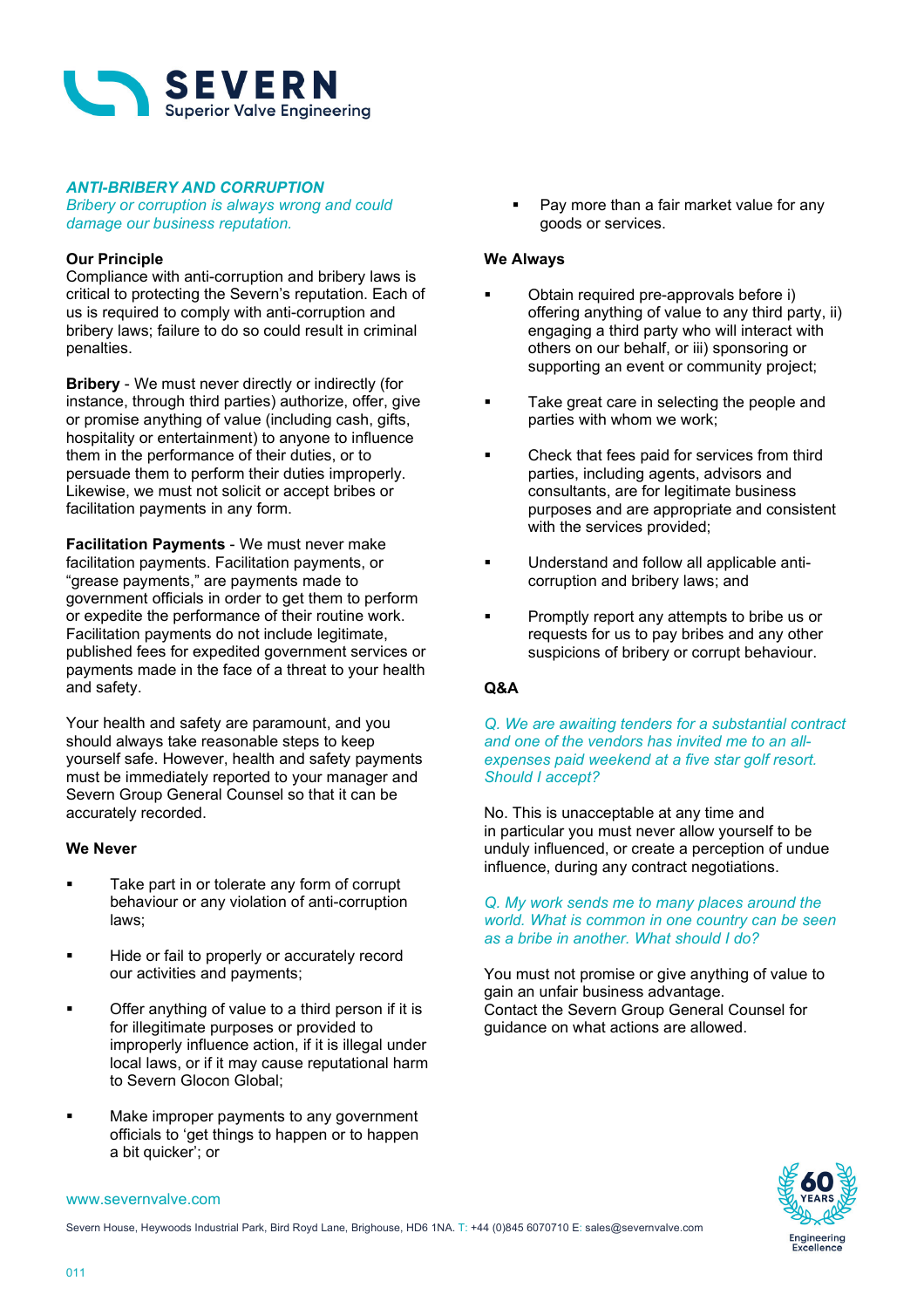

## **Q&A**

*Q. We submitted a planning application for a site extension overseas. Our local manager advised that a small payment to a local official is required to avoid any delay in obtaining approval. We are told that this is common practice. Is it okay to make the payment?*

No, this could be considered a facilitation payment, unless the payment is for a published expediting fee paid to the government that is available to everyone and that has been legally adopted. You must consult with Severn Group General Counsel before making any such payment.

*Q. While looking to leave an overseas country a demand for a cash payment is made by a local official who is armed. He is aggressive and threatening and has indicated that I may be detained if I do not make a payment. What should I do?*

This is a shakedown. Where you genuinely feel threatened and/or intimidated you should make the payment and advise your supervisor and a member of Severn Group General Counsel immediately.

### **I need more information.**

### *Is there anybody I can talk to?*

Your direct line supervisor or manager, or other senior leader of your function Severn Group General Counsel

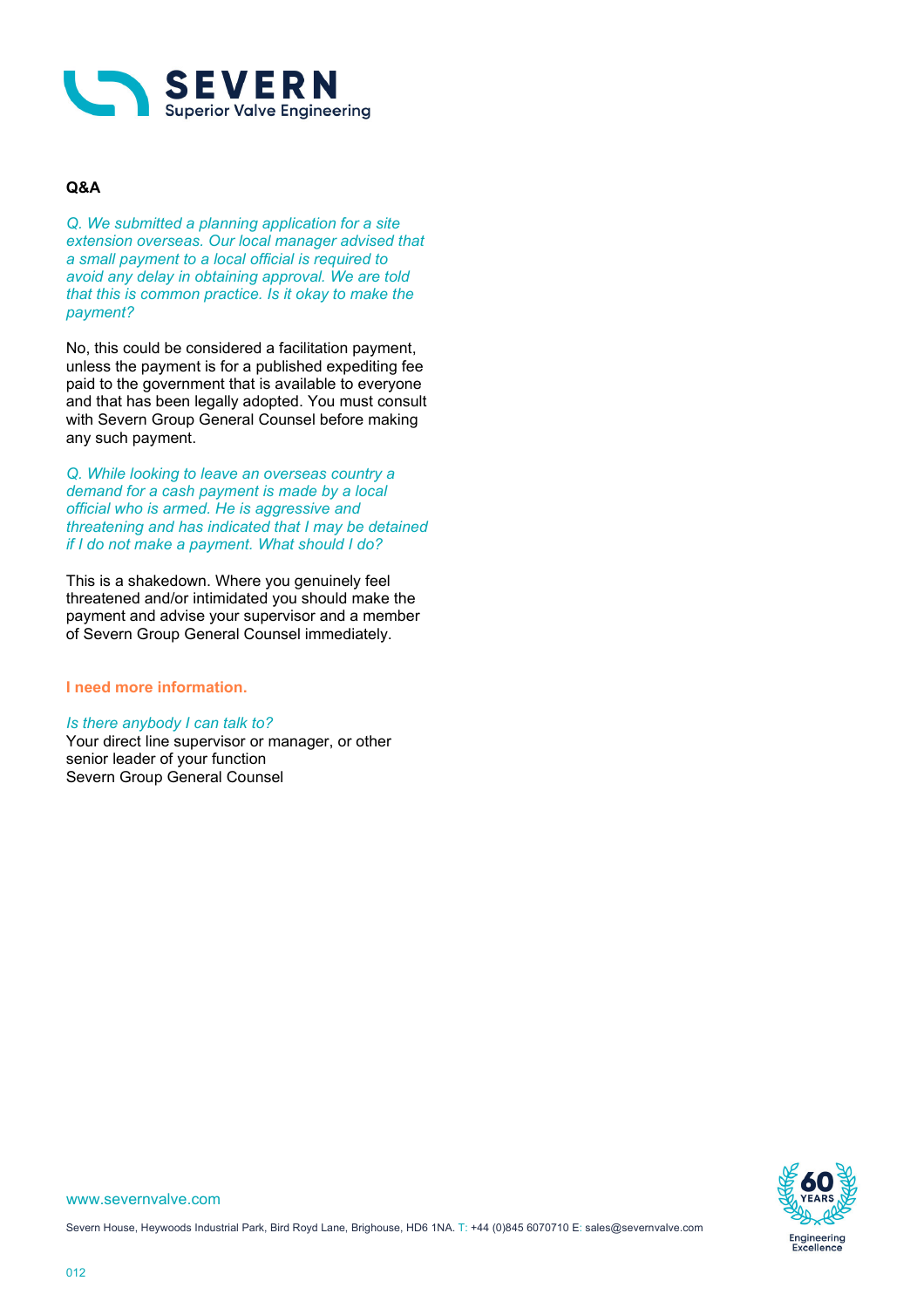

### **GIFTS AND HOSPITALITY**

*All gifts or hospitality must be reasonable.*

### **Our Principle**

We only give or receive gifts or hospitality for business if it is reasonable. We never offer or accept them if they could influence a business decision improperly. Bribes and 'excessive' hospitality are against the law and our Code of Conduct, no matter what 'local custom' may be. Giving and receiving gifts and hospitality is part of relationship building but common sense and good judgement must always be used. Corporate charitable donations and sponsorships must be pre-approved as these could also give rise to similar issues of exerting improper influence.

You must obtain pre-approval of all gifts and hospitality, subject to the guidelines set out in the Gifts and Hospitality Policy.

### **Heightened Scrutiny for Government Officials**

Some countries have very strict limitations on the value and nature of gifts and hospitality their government officials can accept. Gifts and hospitality that are acceptable between private business partners may be unacceptable between a business and an official. Employees of state owned companies are treated as governmental officials for these purposes.

You must have explicit permission to offer gifts and hospitality to government officials, other than for a trivial amount such as a cup of coffee. Equally, you must not offer gifts and hospitality to the spouses, family members or guests of a government official. You must not pay for non- business travel and hospitality for any government official.

In addition, third party behaviour can result in liability for you and Severn if you fail to conduct appropriate due diligence on third parties who deal with government officials on Severn's behalf, or if you disregard the results of such due diligence.

### **We Never**

- Accept gifts or hospitality that could be perceived to affect our judgement or independence;
- Make or offer any gifts, hospitality, sponsorship, or charitable donation that could affect or appear to affect the judgement or independence of others; or
- Make corporate political donations or contributions; or
- Accept or offer gifts and hospitality during the process of a competitive bid or tender exercise which could have, or which could be viewed as having, an influence on the outcome of the bid or tender.

### **We Always**

- Make sure to understand and follow the Gifts and Hospitality Policy and local laws and rules on gifts and hospitality that apply in the country where we are doing business;
- **Report any gift, hospitality, sponsorship, or** charitable donation that we are aware of and believe is against the Code of Conduct,
- **Talk to our manager, operating company** leaders, or Group General Counsel if we are unsure about any aspects of the Gifts and Hospitality Policy.

### Q&A

### *Q. During a bid process a supplier sent me a very expensive specially bottled 50 year old single malt whisky. Should I accept?*

No. The gift must be returned to the supplier with an explanation that to accept it would be contrary to our Code of Conduct.

*Q. A Government Minister in a country where Severn is establishing a new presence suggested that as a community contribution it would be good if Severn makes a charitable donation to a school for blind children located in his home town that employs his wife as the Director. Is this donation acceptable?*

No. This could be construed as benefitting the Minister and his family even though it is described as a charitable donation. Members of the families of government officials are subject to the same restrictions as government officials themselves.

*We never accept gifts or hospitality that could be perceived to affect our judgement or independence.*

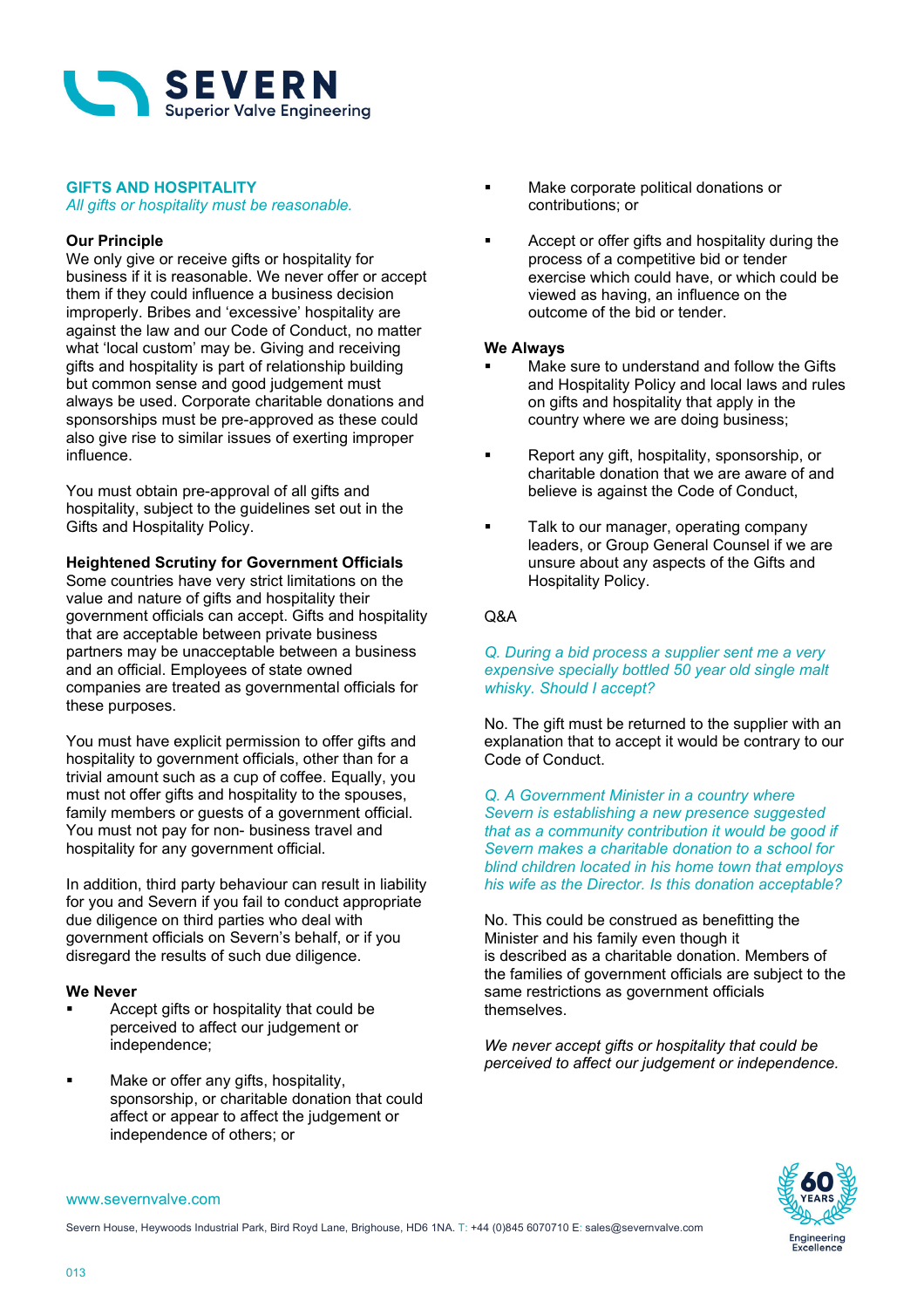

### **FINANCIAL RECORDS, CONTROLS, AND REPORTING**

*Our financial records must record our business activities accurately.* 

### **Our Principle**

We play our part in making sure that the books, records, and financial information of Severn Glocon Global companies are complete, truthful, and accurate. This includes supplying accurate information for sales invoices, ensuring that new employee tax information is submitted promptly, and making sure that our time sheets or expenses forms are correct.

We all have a responsibility for preventing and looking out for possible fraud or money laundering. We are also responsible for following the Severn Glocon Global's system of financial controls, to ensure the integrity of our businesses and financial records. Examples include following individual company procedures like our Delegation of Authority and for checking and authorising purchase invoices and counter-signatures on payment instructions.

### **We Never**

- Deliberately record false or misleading information or give wrong financial data to others; or
- Conceal or fail to report any business transaction.

## **We Always**

- Give accurate information to the Finance function as soon as we can;
- Record and report financial information in line with the laws of the country where we operate;
- **Follow the Severn Glocon Global's system** of financial controls;
- Respect the limits of our authority (e.g. only approve invoices for payment within our authority limits); and
- Look out for possible fraud or money laundering and report any suspicions to senior management.

### *Q&A*

*Q. I am reviewing a transaction that was approved by senior management, but I cannot find any supporting documents. Is it okay for me to also approve it since the senior managers did?*

No. Employees must make sure transactions are documented and supported appropriately.

### **I need more information.**

*Is there anybody I can talk to?*

Your operating company Finance team or Finance **Director** 

Chief Financial Officer

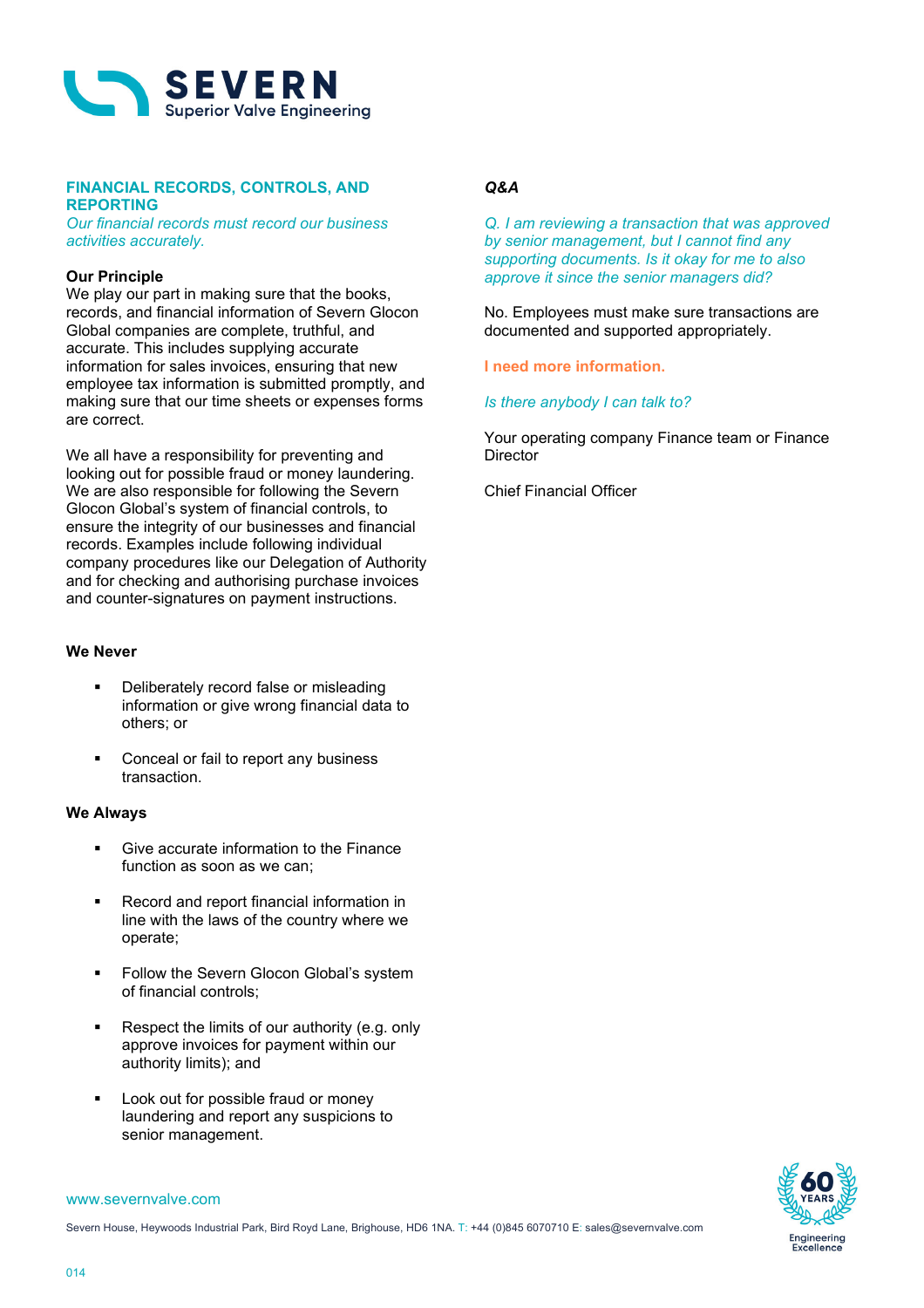

## *CONFLICTS OF INTEREST*

*Could it put you in an awkward position? Avoid doing it or seek advice quickly to address or disclose the situation.*

### **Our Principle**

We avoid situations that could give rise to actual or perceived conflicts between our personal interests and the Severn's interests. If such situations do occur, we always disclose these in writing to our manager and address openly the consequences of our involvement in order to mitigate any actual conflicts.

Conflicts of interest arise if we or members of our families have personal business interests, financial interests, or other jobs which do or might conflict with the Severn's business and we find ourselves compromised.

**Relationships** – Relationships, including personal relationships with other Severn employees and employees of suppliers, customers, and competitors, which make it difficult to fulfill our work responsibilities or which give rise to a perceived conflict must be avoided.

Employment outside Severn Glocon Global – You may not be employed by another employer if doing so would prevent you from fulfilling your employment duties for Severn. In addition, employees must not be employed or have any personal business commitments (such as directorships or consultancy roles) in any businesses which are the same as or similar to the businesses operated by Severn or that do business with Severn

**Financial interests** – You must not have financial interests that might conflict with the interests of Severn, or could appear to others to conflict, unless you have obtained written approval beforehand from the relevant operating company Managing Director.

### **We Never**

- Have another job or personal commitments in the same sector as a Severn company while we are employed by Severn;
- **Take advantage of our knowledge, contacts,** and position within Severn to make personal gain beyond our employment rewards and benefits, or to benefit a personal relation, directly or indirectly; or

 Allow any familial or close personal relationships (which could give rise to a conflict) in the workplace or related business to go undisclosed.

### **We Always**

- Avoid involvement in any contracts or business dealings between Severn and a family member or friend or a business they own or work in or by not seeking to employ any family member or friend. We inform our manager or supervisor of any such relevant personal relations in writing and we do not take any part in the related decision-making process;
- Obtain written approval from our operating company Managing Director and Group General Counsel to serve as an officer or director of another business. (This will usually be given for service as a director or trustee of a not-for-profit organisation, charity or family company, unless it is a potential supplier, customer or competitor of Severn);
- **EXECUTE:** Are diligent with our own personal investments or business interests to ensure that there is no conflict or perception of potential conflict with the interests of Severn or its customers or suppliers. (Generally, investments held in shares of publicly traded entities will not be deemed to give rise to a conflict unless they were acquired on the basis of inside information.);
- **Disclose and discuss with our manager or** operating company Managing or Group General Counsel if we perceive any possible conflict of interest in our business or in any intimate personal relationship in the workplace; and
- Accept and cooperate with agreed solutions to stop or prevent conflicts from occurring.



#### www.severnvalve.com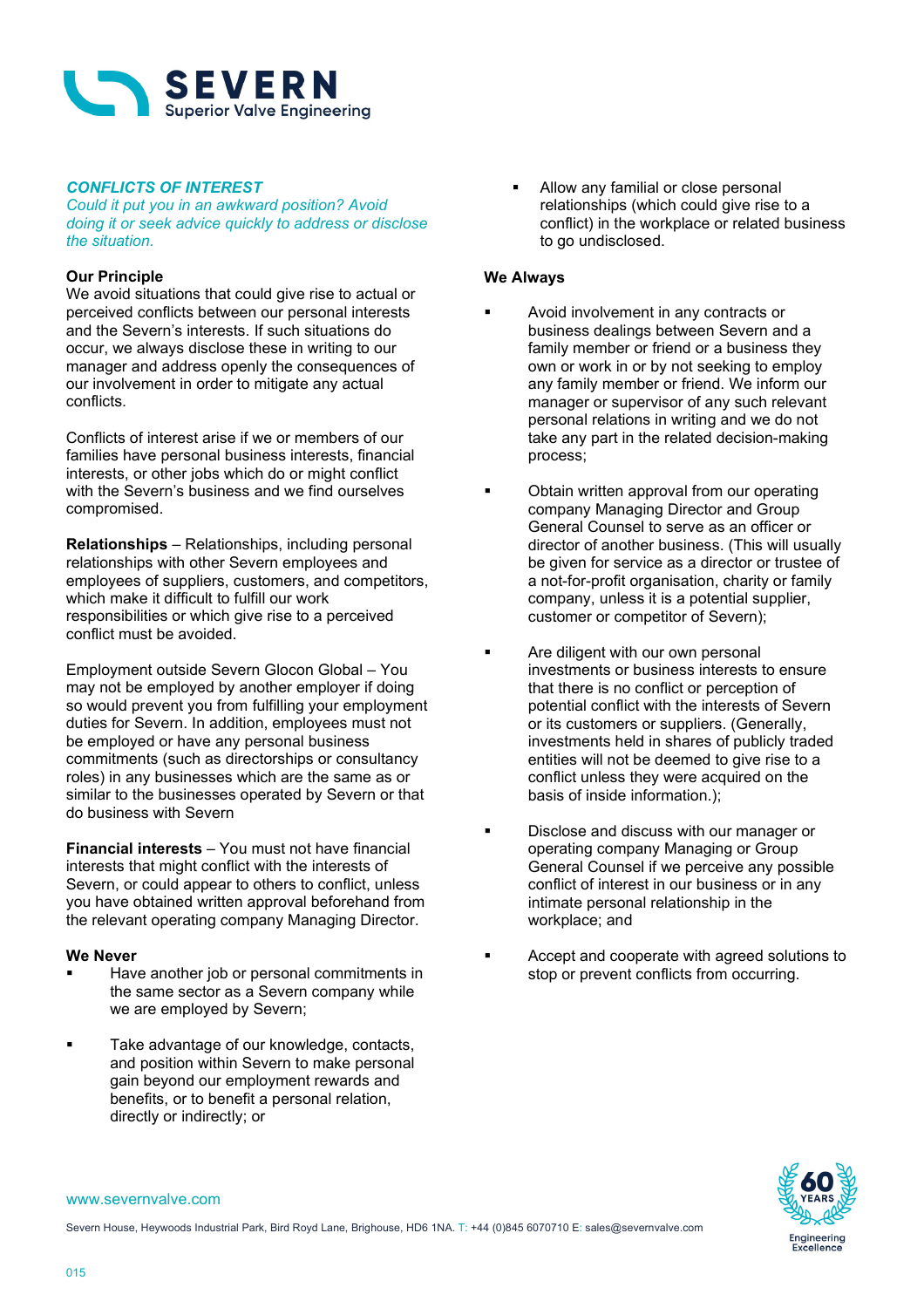

## **Q&A**

*Q. I have been approached by a friend whose son is about to graduate about job opportunities in Severn. He believes I could use my position in the company to give his son a 'head start' in the recruitment process. Is it okay to do this?* 

No. You must advise him to apply to the relevant department of the company. You must ensure that you are not involved in the recruitment of that individual as it would be a conflict of interest. You can explain how to apply for the role, but nothing more.

### *My department just hired the son of another employee. Is this allowed?*

Yes, sometimes family members work in the same department. However, when this happens, we put mitigating controls in place. We make sure relatives do not hire, supervise, affect terms and conditions of employment, or influence the management of the employee.

### **I need more information.**

### *Is there anybody I can talk to?*

Your HR representative Your supervisor or manager Group General Counsel

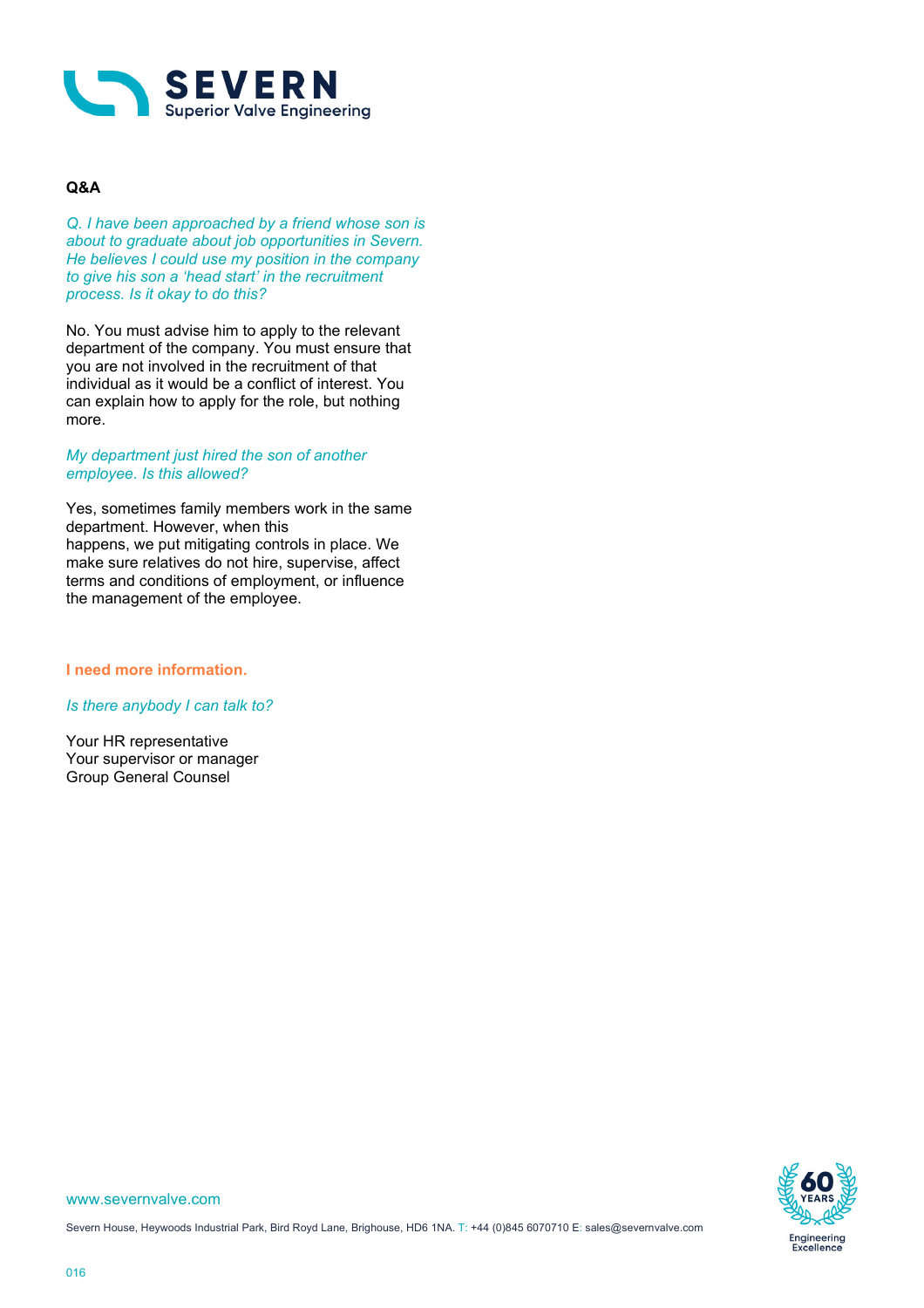

## **PEOPLE**

# *EQUALITY, INCLUSION, AND DIVERSITY*

*We believe in providing equality of opportunity*.

## **Our Principle**

We are committed to recruiting and promoting our employees fairly and without discrimination. We actively recognise diversity by building a culture of equal opportunity, mutual respect, and collaboration.

Fair employment policy: Severn does not take any decision and is not influenced by any factors that do not have a direct bearing on the ability of the individual to perform the job.

Workplace diversity: Means having an inclusive, respectful environment that accepts each individual's differences, embraces their strengths, skills, and attributes and provides opportunities for all employees to achieve their full potential.

Inclusion: Everyone has something unique to contribute and we believe that active inclusion promotes lateral and original thinking and is the best way to promote and leverage skills and talents, and to achieve superior organisational performance.

### **We Never**

- Provide development opportunities or promote employees other than on merit and based on work performance and potential; or
- **Tolerate discrimination, bullying, or** harassment in any form.

### **We Always**

- Hire the best person for the role;
- Give people opportunities on an equal basis;
- **Respect the employment laws in the countries** where we operate and comply with any national or local regulations relating to positive discrimination;
- Act and support others to maintain a work environment where all are respected and which is free of discrimination, harassment, and bullying; and
- Remain open and flexible to different needs and perspectives in the workplace.

### **I need more information.**

### *Is there anybody I can talk to?*

Your HR representative Your supervisor or manager Group General Counsel

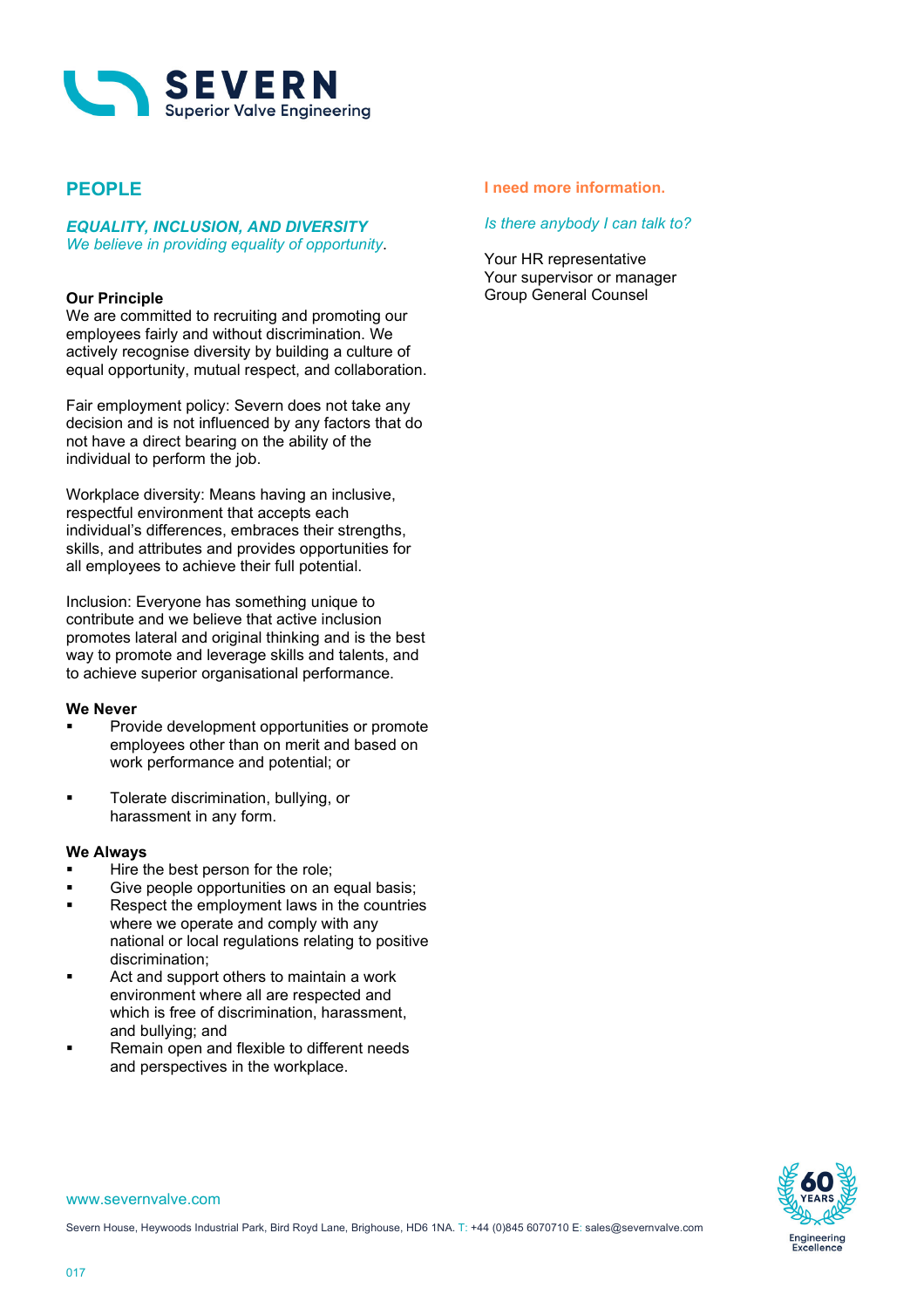

### *HARASSMENT, BULLYING, AND DISCRIMINATION*

*We do not tolerate harassment, bullying or discrimination in our workspace.*

### **Our Principle**

We treat our employees with respect and dignity and ensure that others do the same. We do not allow behaviour or actions that make those who work for or with us feel inferior, humiliated, upset, or threatened.

Harassment means behaviour or actions towards an individual or group that makes them feel intimidated. humiliated, unwelcome, or threatened.

Bullying means saying or doing something offensive, abusive, intimidating, or threatening that makes another individual feel upset, threatened, humiliated, or vulnerable, or undermines their self-confidence.

Discrimination means treating a certain person or group differently, based on factors such as race, sex, age, gender, religion, caste, colour, national origin, disability, actual or perceived sexual orientation, gender identification, employment status, or political affiliation.

### **We Never**

- Harass, bully, or discriminate against others;
- Make unsuitable jokes or comments, or participate in gossip or rumours, which might humiliate or upset someone else;
- **Tolerate any physical violence in the** workplace;
- **Threaten a colleague with physical violence;**

### Or

**Act in a way which is unacceptable or** inappropriate or that could cause offence to others or bring the company into disrepute.

### **We Always**

- Speak out against harassment, bullying, and discrimination; and
- Support others who challenge or report this kind of behaviour.

## **Q&A**

*Q. A departmental head is looking to recruit a new deputy. Although the advertisement says nothing about age he has indicated to me that he is rejecting candidates above a certain age. I know this is wrong. What should I do?*

Discrimination on the grounds of age is not allowed and in some countries is illegal. Seek guidance from your HR representative.

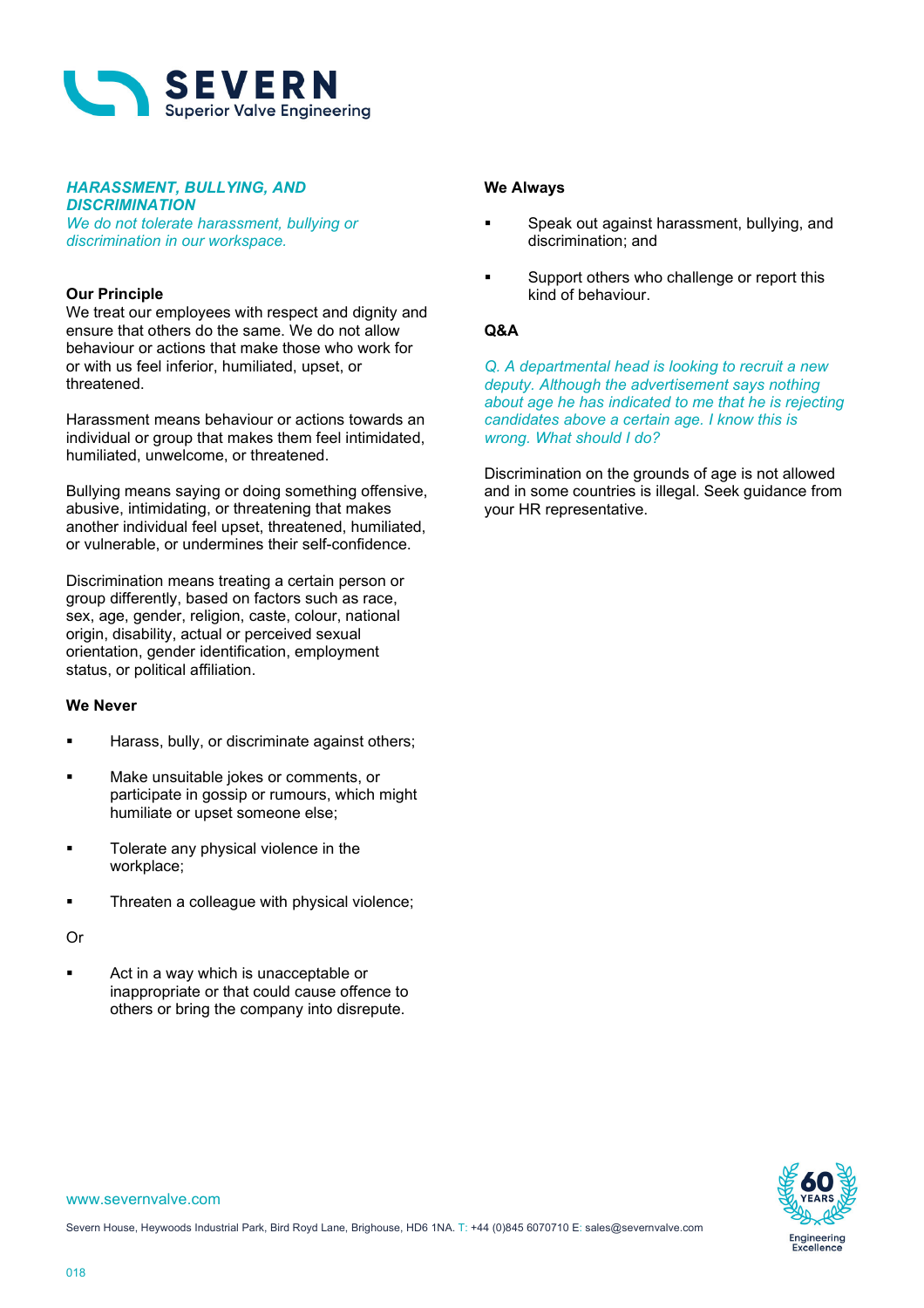

## *HUMAN RIGHTS PRINCIPLES*

*We respect human rights.*

### **Our Principle**

We respect human rights of all those working for or with us, and of the people in the communities in which we operate. We will not exploit anyone, wherever in the world we are working. We will not do business with companies, organisations, or individuals that we believe are not working to comparable generally accepted human rights standards.

### **We Never**

- Use any form of child labour, modern slavery, servitude, or forced labour in our operating companies, nor to the best of our knowledge in our supply chain;
- **Tolerate excessive working hours being** worked in any of our operating companies other than on an exceptional or emergency basis;
- **Work with other companies that we know or** suspect are not respecting our human rights principles; or
- **Negotiate with or try to persuade our** employees to adopt working terms or conditions that do not conform to Severn's human rights principles.

### **We Always**

- **Make the health, safety, and wellbeing of our** employees and others a top priority;
- **EXECOMPLE COMPLA** Comply with national laws on wages and working conditions where we operate; and
- Comply with the Severn policies covering the rights of those who work for or with us, or are otherwise affected by our actions. We publish our Modern Slavery Statement annually which sets out our actions to combat modern slavery in our supply chain.

### *I need more information.*

*Is there anybody I can talk to?* Your supervisor or manager

Your representative

Group General Counsel

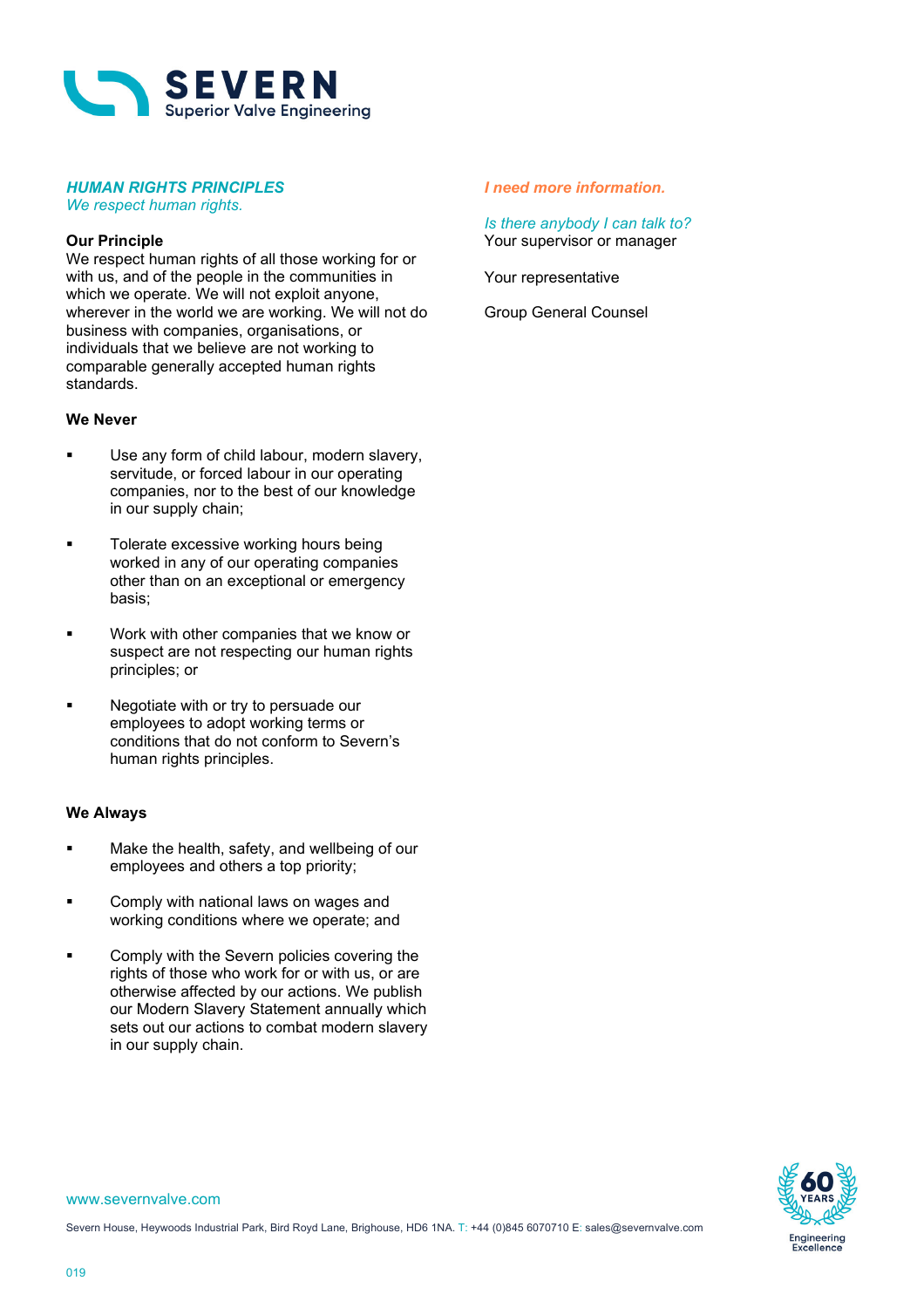

## **CUSTOMERS**

*USING INTEGRITY WHEN WORKING TOGETHER We must all work to the same high standards.*

## **Our Principle**

Relationships with third parties are critical to our success and we will work with all of them to try to ensure that they adopt equivalent standards to this Code of Conduct.

### **We Never**

- **Select a new partner without investigating** how they carry out their business and being satisfied that they do so in a manner which is consistent with Severn's ethical standards; or
- **If** Ignore behaviour that is inconsistent with the requirements of this Code of Conduct.

### **We Always**

- **Are honest and transparent in our dealings;**
- **Look to build relationships which will last; and**
- **Treat our stakeholders with respect.**
- **Look to build relationships which will last.**

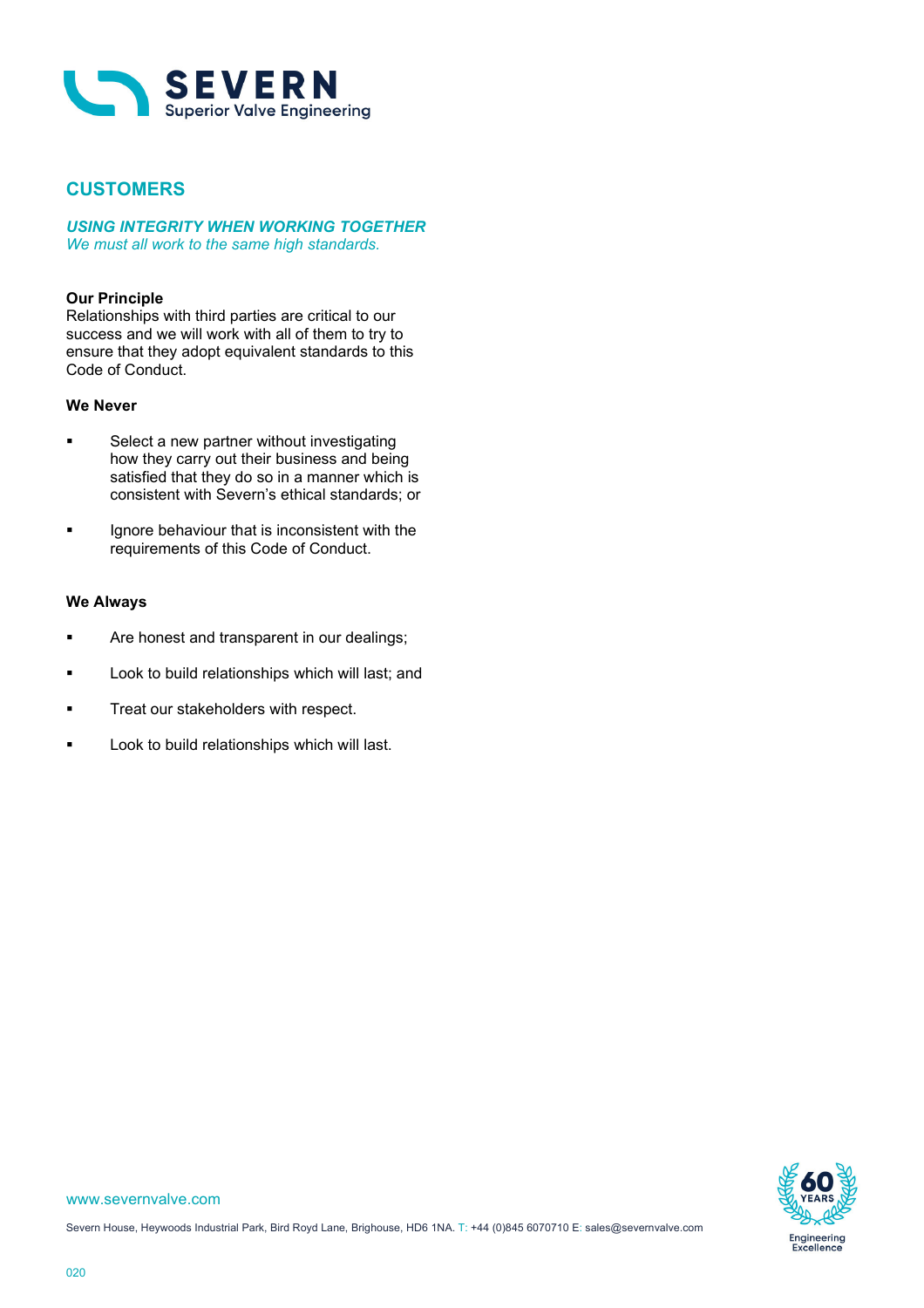

### *DEALING WITH OUR AGENTS AND OTHERS ACTING ON OUR BEHALF*

*We expect all agents to act ethically in dealing with our customers and competitors on our behalf.*

### **Our Principle**

Severn is an international group with a strong reputation. We will not permit agents appointed by Severn businesses to risk damage to our ethical reputation by engaging in unethical behaviour or corrupt practices. Thus, agents and other third parties appointed by Severn must comply with the Severn Code of Conduct. If agents do not follow our Code we will not work with them.

An agent is anyone or any entity that represents Severn in any proposed or actual dealing or activity, and can include representing Severn in front of government agencies or private parties. Agents include sales representatives, lobbyists, freight forwarders, and customs brokers.

### **We Never**

- Appoint an agent without careful due diligence and internal approval;
- Allow agents to pay bribes to win work for Severn; or
- Help agents to avoid paying tax on their remuneration.

### **We Always**

- Have a signed agency agreement in place before the agent carries out any work for us;
- Get valid invoices from the agent before paying any commission or compensation;
- Make sure we fully understand what the agent is doing on our behalf;
- Satisfy ourselves that the agent's way of working does not conflict with our ethical standards;
- Tell the agent clearly that bribery and corruption are not tolerated by Severn;
- Terminate agreements with agents who break our rules; and
- Require an agent to confirm in writing that they will act in accordance with the Severn Glocon Global Code of Conduct.

## **Q&A**

*Q. Our agent says he can get me a copy of a competitor's bid so that I can make sure I beat the competitor's price.*

This is not tolerated – not only is it dishonest but it infringes rules regarding anti-competitive practices.

*Q. Our agent has asked me to add some extra commission so he can pay another person to help with our bid.*

The commission rate in the agreement cannot be varied without Chief Commercial Officer and Group General Counsel approval. If the agent has legitimate business expenses, which Severn has agreed to reimburse, these need to be documented and will be audited in accordance with our normal finance rules.

*Q. The agent wants us to pay his commission to a bank account in a tax-free location.*

[ This could be a red flag for money laundering or other corrupt practices. Adequate due diligence must be completed on all third party payments to ensure we are not breaching any corruption laws. Is there a Group Commercial Agent and Distributor Manual which has rules about the agent's bank account and that commission can only be paid to an approved bank account or something similar?.]

### *Q. I have heard rumours from customers or competitors that our agent is behaving unethically.*

If you have any suspicion about the way the agent does business you need to report the details to Group General Counsel as soon as possible so that Severn can investigate the facts immediately. It is better to lose a bid and keep our reputation, than win the job, risk penalties, and be held in disrepute.

If the agent is proposing to pay another party to do work you need to know exactly who is being paid, and how much; if the person is connected with the customer in any way, or the amount seems excessive, the payment would be inappropriate and possibly illegal.

*I need more information Is there anybody I can talk to?* Chief Financial Officer

Group General Counsel



www.severnvalve.com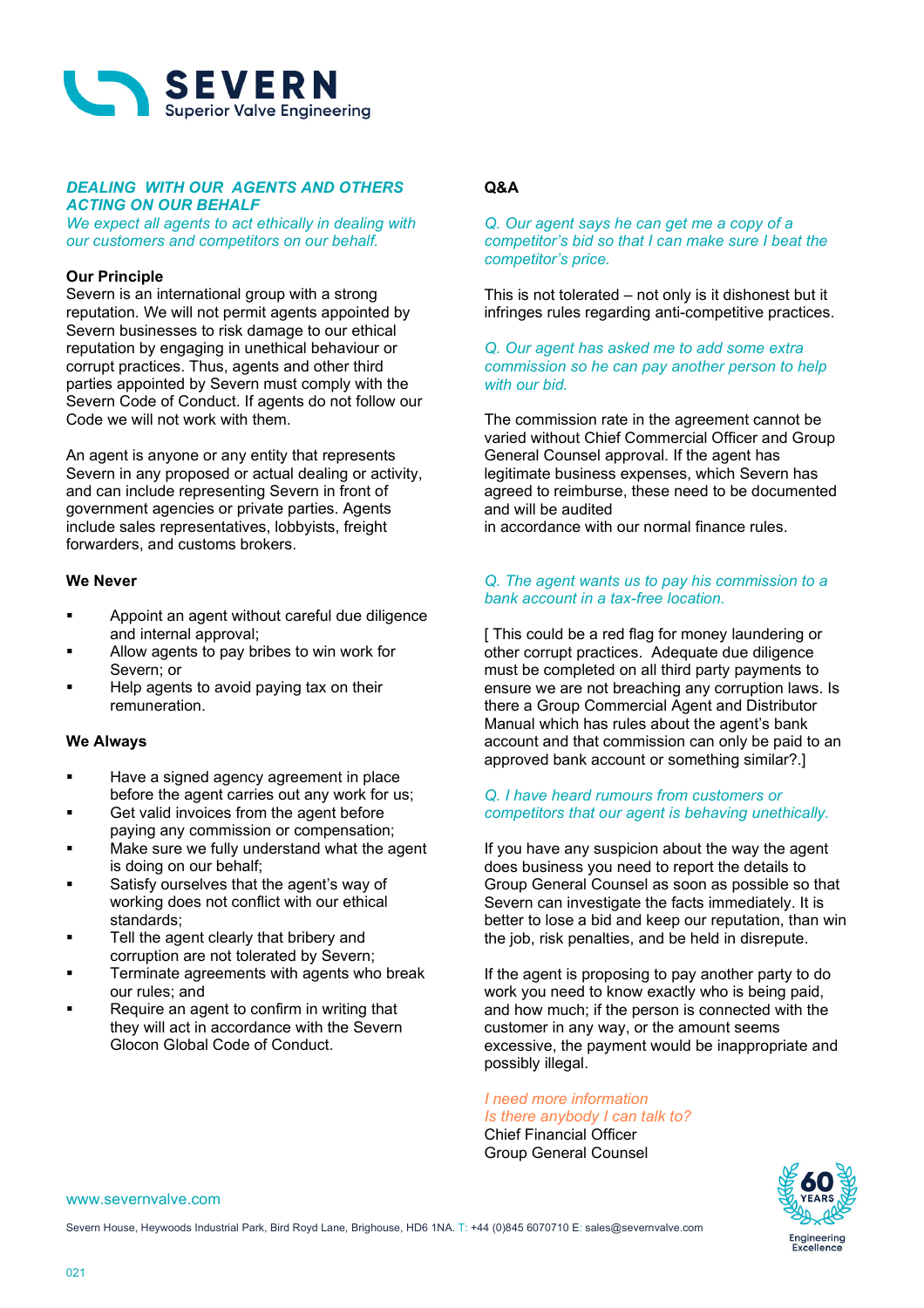

### **COMPETITION AND ANTITRUST LAW**

*We always compete fairly in business – it is the only way to act.*

### **Our Principle**

We act in a way that ensures open and fair competition and we do not obtain an unfair competitive advantage. Competition (antitrust) law protects free enterprise and prohibits behaviour that limits trade or that restricts fair competition. These laws combat illegal practices like price-fixing, market-sharing, or bid-rigging conspiracies, or behaviours that aim to achieve or maintain a monopoly. Anti-competitive practices are unacceptable and will damage Severn's business and reputation.

**Competition/antitrust laws** – We make sure that we have knowledge of and respect the relevant competition and antitrust laws in the countries in which we operate. Where no such laws directly apply we nonetheless seek to operate in a manner which is consistent with generally accepted international competition law principles.

Competition laws are different in each country. Generally, they restrict anti-competitive market practices such as collusion.

### **We Never**

- **EXECUTE:** Assume that something is right just because our competitors are doing it – we establish the facts for ourselves;
- Get involved in any conversations, meetings, e-mail exchanges, or other communications with competitors that might be or be seen as anti-competitive;
- **•** Do anything that might give the impression that Severn was taking part in anti-competitive behaviour;
- Make any decisions on Severn's pricing, production, customers, and markets in collaboration with any other party. Any such decisions must be made by Severn alone; or
- Discuss with competitors which suppliers, customers, or contractors with whom Severn deals or will deal or which markets Severn intends to sell into or on what terms Severn will deal.

### **We Always**

- Use legitimate means of obtaining competitive information;
- Respect the confidential information and intellectual property rights of our competitors and other third parties;
- Take great care in dealing with competitors: any agreement with them could be anticompetitive, including agreements or behaviour that are not written down;
- Leave industry meetings if competitively sensitive issues arise and immediately report the matter to the Group General Counsel.
- Tell Group General Counsel if we know of or suspect any potentially anti-competitive practices or if we are uncertain whether practices are legal or not.

### **Avoiding Situations**

Expos, trade association meetings, and other business gatherings are useful. However when competitors are together there are chances to break competition laws in seemingly harmless ways. Do not talk about inappropriate topics like marketing or pricing plans with competitors. If a conversation becomes inappropriate, firmly and clearly tell those present that you will not participate and leave.

You must report it to Group General Counsel immediately. Violating competition laws can result in severe civil and criminal penalties, including fines, disgorgement of profits, and, for individuals, imprisonment.

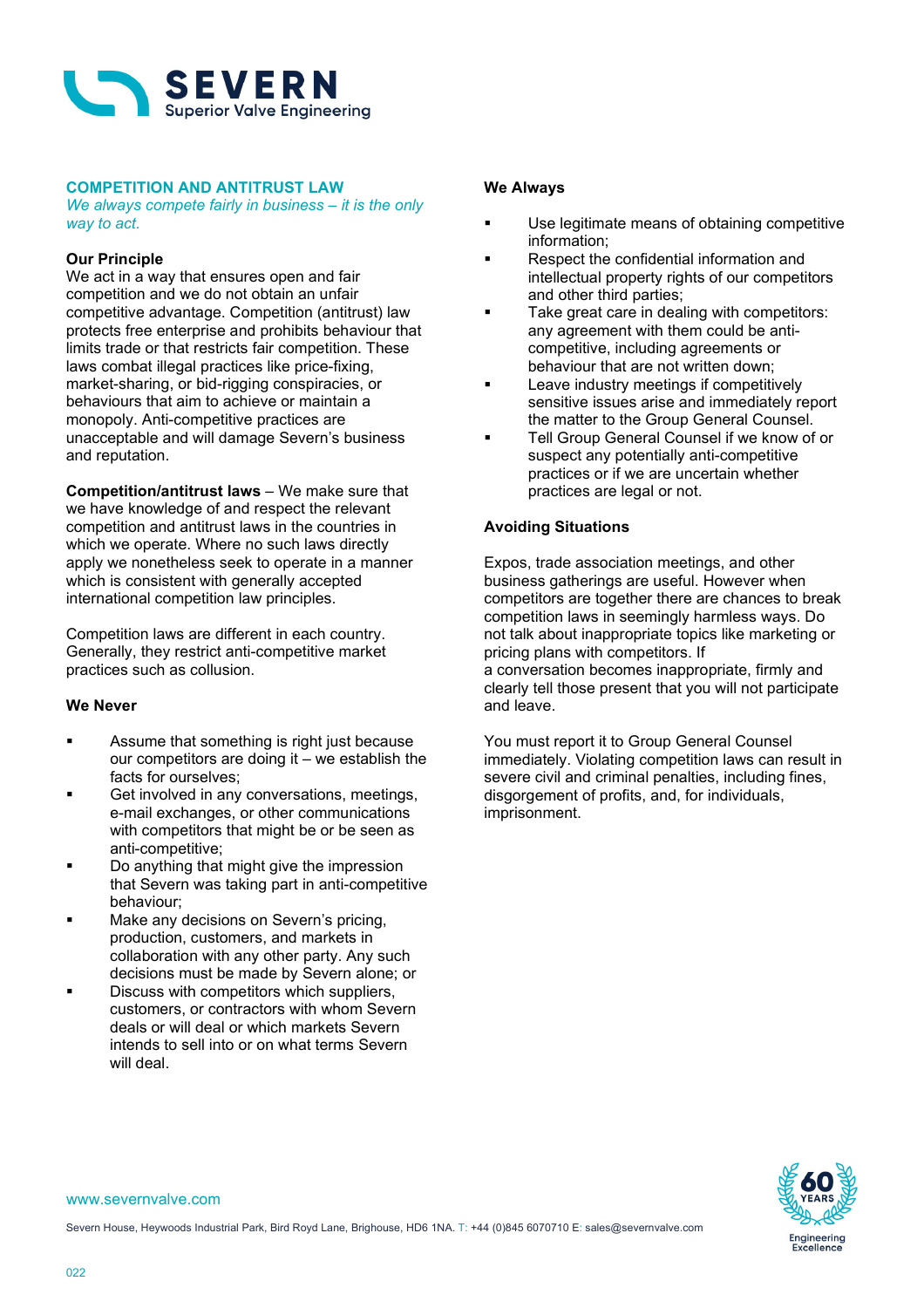

### *IMPORT, EXPORT, AND TRADE CONTROLS We will always trade both lawfully and appropriately.*

### **Our Principle**

We trade in accordance with all valid international sanctions and all trade laws, including all import and export regulations in the countries where we operate. We will not comply with illegal or unofficial trade restrictions or take part in prohibited restrictive trade practices.

Sanctions are trade restrictions against a specific state or actor imposed by international organisations such as the UN or EU, or by individual countries. Compliance with sanctions programmes is mandatory and penalties for non-compliance can be severe.

Import and export requirements are established by national laws or the regulations of larger economic entities (such as the EU). There are specific, stricter requirements for exports of certain products (e.g. those for military or nuclear use) and to certain countries or customers.

The United States: Additional restrictions apply both to Severn operating companies in the US and to US citizens working in any Severn company anywhere in the world. The punishments for non-compliance can include imprisonment of individuals, heavy fines, and sanctions on Severn companies.

### **We Never**

 Make false statements in trade documentation in an effort to get around trade restrictions, import and export regulations, or Severn screening requirements.

### **We Always**

- **Make sure we understand and follow the** import and export regulations in the countries where we operate and do business;
- Make sure that we get all necessary import and export licences;
- Comply with all valid regional regimes;
- Take extra care with exports of goods that could be used for military or nuclear use or to military or governmental customers including obtaining counterparty screenings (always check with Group General Counsel);
- www.severnvalve.com
- Severn House, Heywoods Industrial Park, Bird Royd Lane, Brighouse, HD6 1NA. T: +44 (0)845 6070710 E: sales@severnvalve.com
- Talk to Group General Counsel if we are unsure what to do or whether we might be facing a trade restriction or trade regulation issue; and
- Follow all Severn internal rules regarding international Trade.

*Q. We have signed a contract for which we require an export license. We have not yet applied for the license but believe that there is plenty of time to get it and it will not be a problem. Is this okay?*

If you need the license to perform the contract, you should either have it in hand at contract signing or have clear, dependable plans to manage the risk and obtain the license in time to ensure timely performance of the contract. You should work closely with the logistics team and, as necessary, Group General Counsel in order to make sure you are not exposing the company to undue risk.

### **need more information.**

*Is there anybody I can talk to?* Local logistics team

Your operating company Managing or Finance **Director** 

Group General Counsel

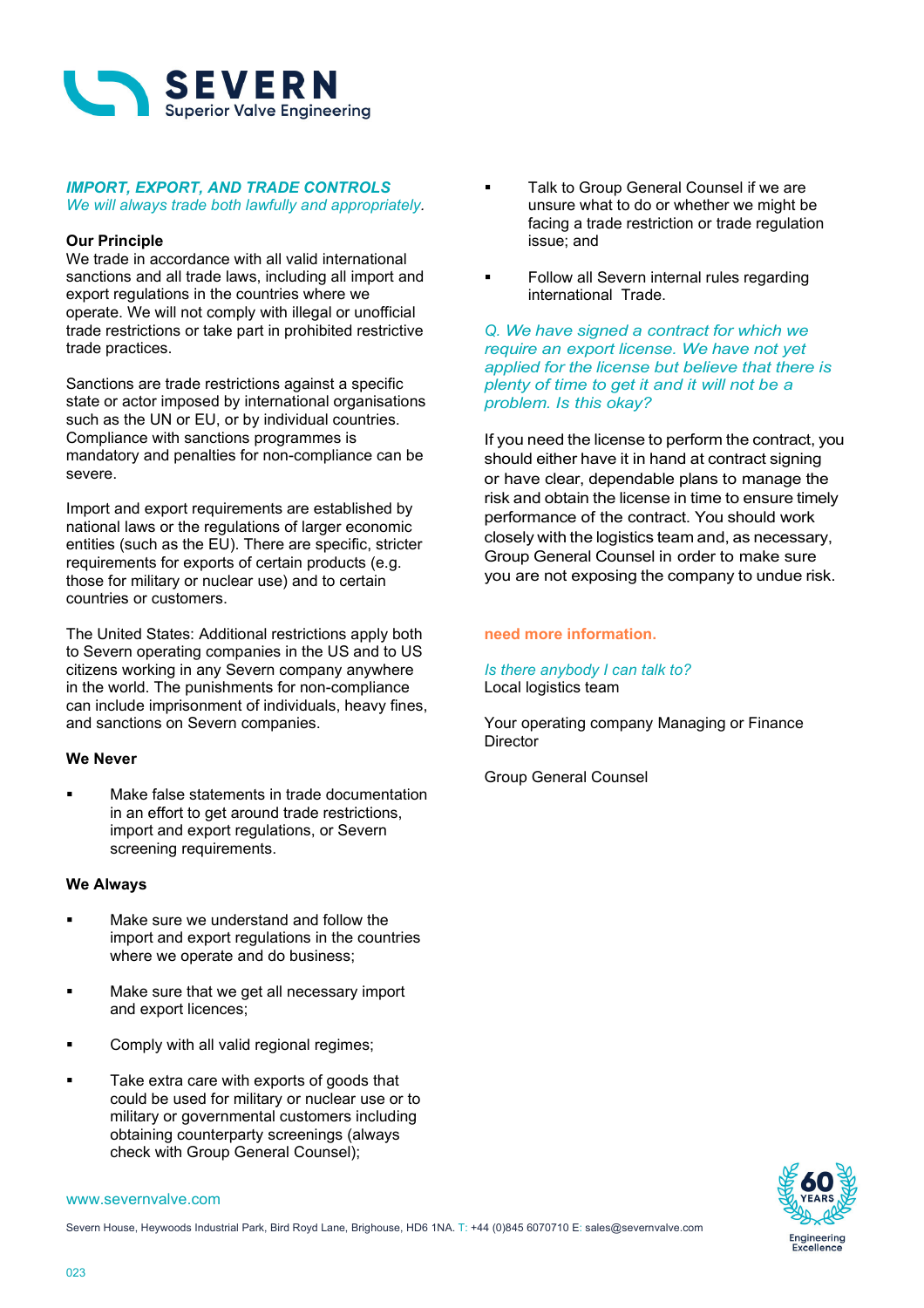

## **PERFORMANCE**

## *CONFIDENTIAL INFORMATION*

*We keep confidential information confidential.*

### **Our Principle**

We will keep confidential information belonging to Severn or to customers or other third parties safe and only share it on a 'need to know' basis. We will only disclose confidential information to third parties if we are properly authorised to do so and on a confidential basis.

**Confidential information** means confidential or trade information belonging to Severn or disclosed to Severn under obligations of confidentiality.

### **This includes, for example:**

- **Financial information, business strategies or** plans, business practices, systems and processes, and other similar information which is not in the public domain;
- **Product specifications, pricing policies, sales,** or marketing information;
- **Customer and supplier contracts;**
- **Employee information;**
- **Technical information; and**
- Intellectual property, including inventions, innovations and, trade secrets.

During the normal course of business, employees may gain possession of, or access to, information which is confidential to Severn. We are careful to deal with confidential information in such a way that we protect Severn's interest.

### **NOTE**

There are special rules regarding processing and safeguarding customer information and personal information.

### **We Never**

- Discuss confidential information in public or where we could be overheard;
- **Leave confidential information in an insecure** or public place;
- Share confidential information from or about
- a previous employer unless we are permitted to do so by our previous employer; or
- Copy documents or materials containing confidential information unless we are authorised to do so.

### **We Always**

- Make sure that, if we are legitimately disclosing confidential information outside Severn, we do so as part of an established confidential business relationship or with a confidentiality agreement in place;
- **Make sure that customers, suppliers, and** other third parties protect our confidential information; and
- **Ask Group General Counsel if we are in** doubt.



www.severnvalve.com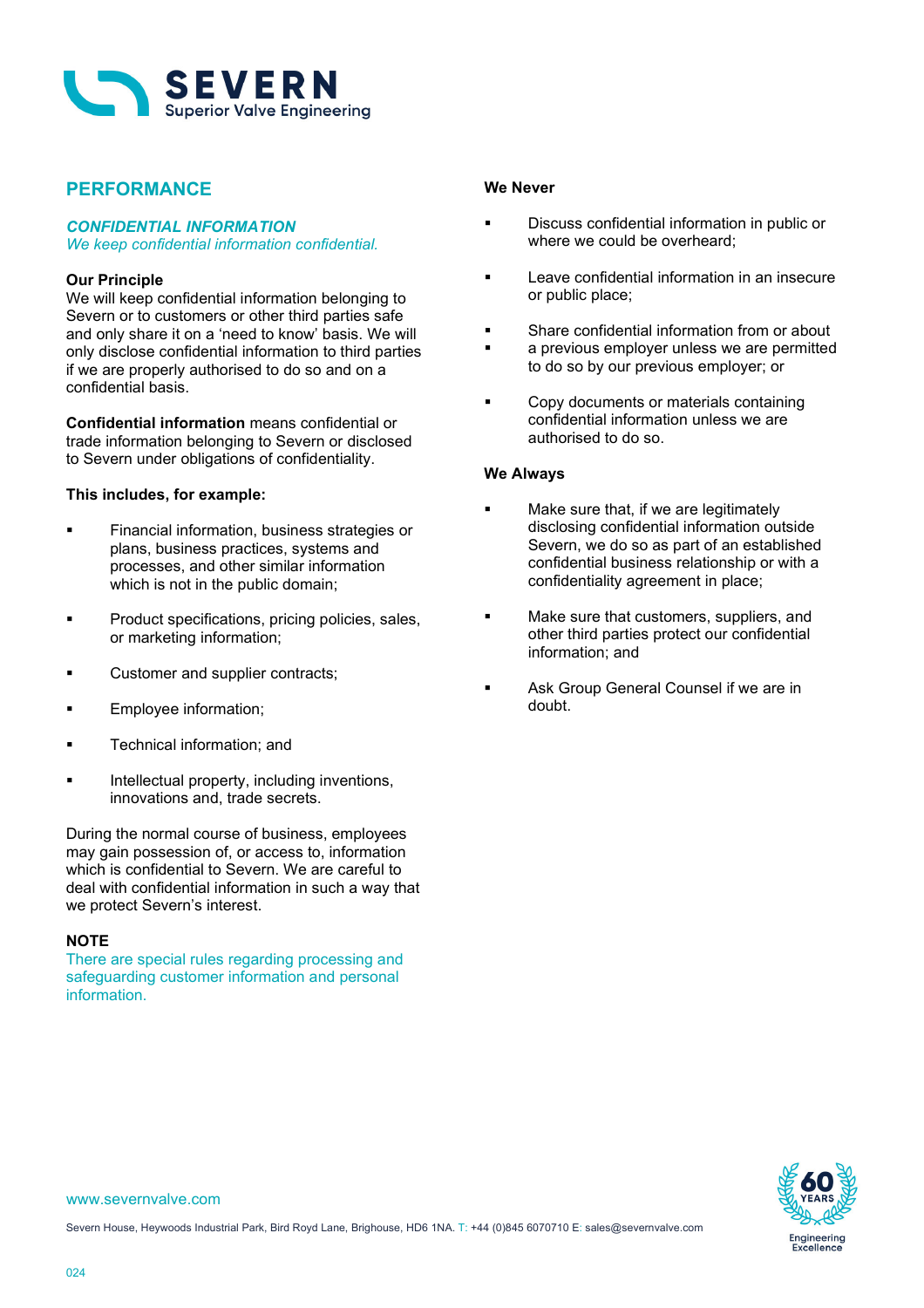

## **COMPANY COMMUNICATIONS AND**

### **DISCLOSURES**

*How we communicate is very important in building trust.*

### **Our Principle**

We communicate any information about Severn truthfully and carefully, making sure that our messages are authorised if necessary. Any communications to national media need to be authorised by Marketing because of their significance and potential impact for investors. We think carefully when we are communicating about Severn in electronic form, such as external e-mails, blogs, websites, and social networks.

**Company communications** mean any external messages from anyone in Severn Glocon Global or anyone we authorise to communicate on our behalf about Severn Glocon Global or its business. This includes press releases, communications with journalists or other news media, advertisements, content published on social networks, trade promotional material, and any other public statements.

**Disclosures** mean factual statements or forecasts communicated to shareholders, regulators, securities exchanges, the media, or other third parties.

**Media** means newspapers (national and local), trade press, television, radio, websites, and social networks.

We can communicate with technical trade media and with local media on matters of local interest if it has been authorised by Marketing. However, we must ensure that there is no Severn Glocon Global or wider dimension which could be of interest to national media, and in particular, online electronic media.

### **We Never**

- **Respond to journalists, the media, regulators,** government agencies, or other external agencies without getting permission to do so;
- Write or say anything in public about Severn Glocon Global that is untrue, inaccurate, misleading, or could harm its reputation;
- Do anything to harm Severn Glocon Global's reputation in social networking sites, blogs,

chat-rooms, and other electronic communications; or

 Communicate our personal views in a way that they could be interpreted as being Severn Glocon Global's views.

### **We Always**

- Make sure that all company communications and disclosures have been authorised by the correct person in Marketing.
- Remember, when we are communicating, that any e-mails, texts, tweets or anything else we write might appear in newspapers or have to be explained in court;
- **Think carefully before forwarding e-mails** either internally or externally. Something intended as a joke between colleagues can look very bad printed in a newspaper; and
- Take extra care about what we say at meetings or other public events when we could be thought to be speaking on behalf of Severn Glocon Group

### **I need more information.**

### *Is there anybody I can talk to?* Marketing Group General Counsel



#### www.severnvalve.com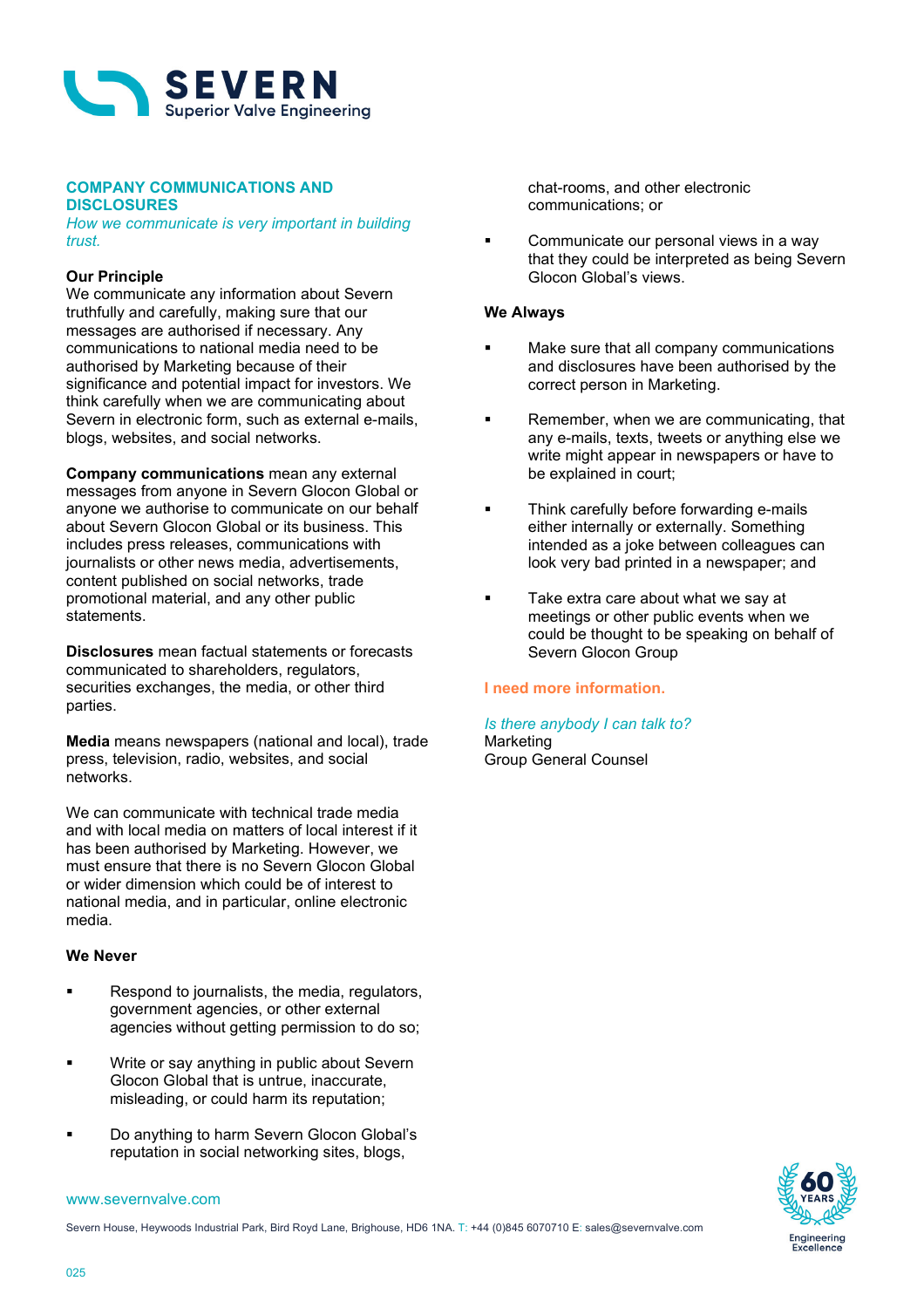

## *HEALTH, SAFETY, AND ENVIRONMENT (HSE)*

*Our vision is a zero harm workplace for people and the environment.*

### **Our Principle**

At Severn we believe that all injuries and occupational illnesses are preventable. There is no business objective that will take priority over health and safety. There is no task that is so important or urgent that it cannot be done safely. We believe safety is everyone's responsibility and we aim to operate sustainably and to minimise our environmental impact.

Severn prioritises continuous reinforcement of zero harm to people and the environment; a deeply embedded safety culture where employees act safely at and away from work; and delivery of our safety culture through visible and proactive 'felt leadership' at all levels.

### **We Never**

 Ignore legal and other compliance requirements.

### **We Always**

- **Pursue the identification of all hazards** proactively and eliminate or, if not possible, manage the risk to as low as reasonably practicable;
- **Maintain and continuously improve Severn** HSE management system across the organisation;
- **Apply Severn standards consistently and** uniformly across the Severn footprint irrespective of geography or local legislation;
- **Lead, train and motivate our people to work in** a safe and responsible manner;
- **EXECONSULTE CONSULTE IN A CONSULTE 1** Consult with and promote the active participation of our people in the management of their own and others' health, wellbeing, and safety;
- Provide the resources and skills necessary to achieve our continuous performance improvement with respect to the environment and the health and safety of our people;
- Place HSE at the heart of a whole life cycle approach to product stewardship;
- Identify performance measures, set improvement targets, and report performance at all levels (recognising excellent performance appropriately);
- Establish and maintain third party certification to ISOs 14001 and 45001 in Severn facilities and operations; and
- Use resources and energy efficiently, targeting waste, emissions and pollution in our activities, in order to minimise the impact of our activities on our communities.

### **I need more information.**

### *Is there anybody I can talk to?*

Your supervisor or manager

Your Operations or Manufacturing Director

Your local HSE Manager

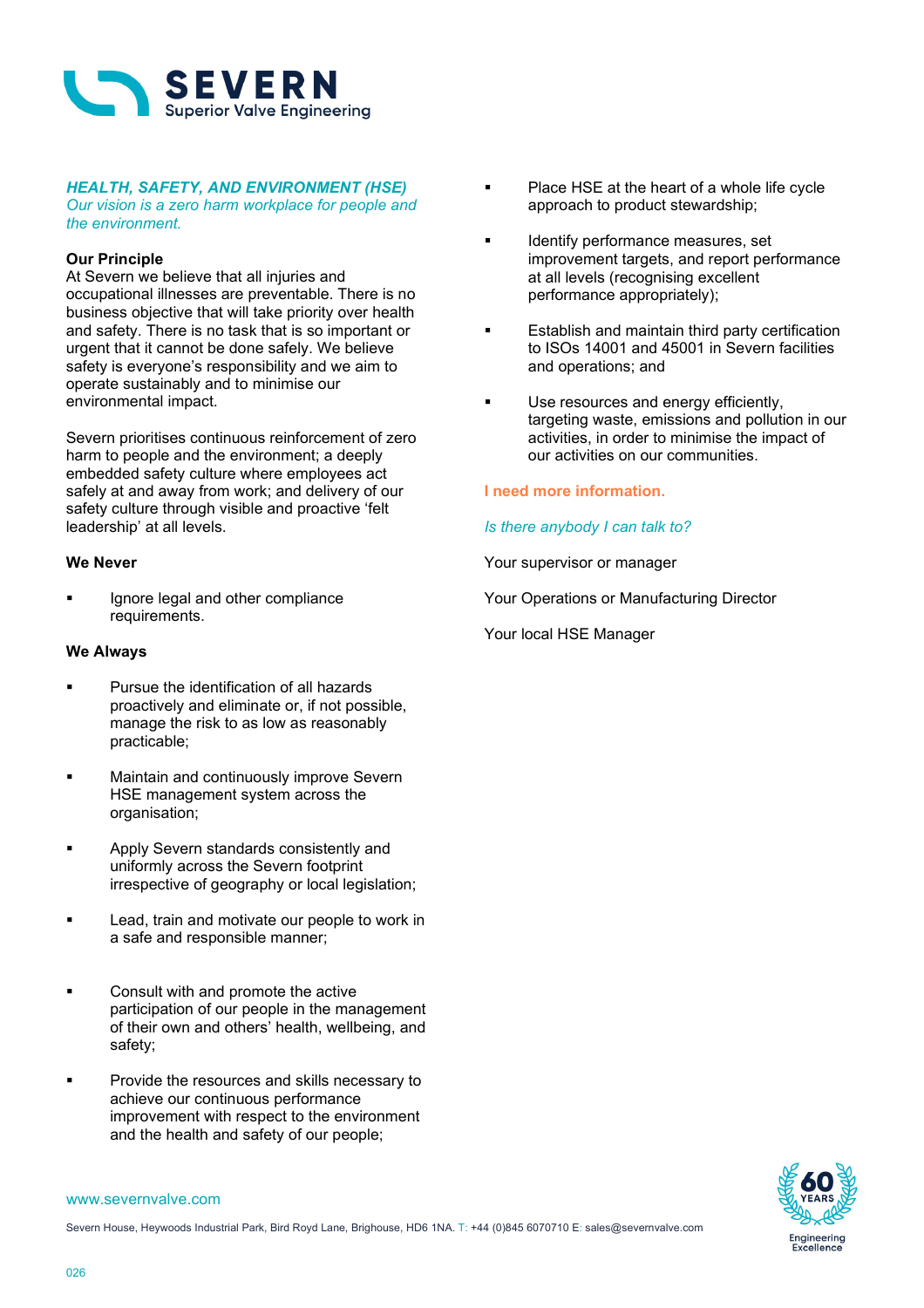

### *RESPECTING THE ENVIRONMENT*

*We care about the impact we have on the environment.*

### **Our Principle**

We aim to minimise the impact of our operations and our products on the environment. Our global environmental commitment is to minimise our most significant environmental impacts which are:

- 1. Energy use;
- 2. Water use; and
- 3. Production of hazardous and non-hazardous waste.

To achieve this goal, Severn is committed to ensuring all our subsidiaries are ISO 14001 accredited and as a result are required to continuously improve their environmental performance and management practices. In addition, all our companies are required to comply with local environmental legislation and regulatory requirements applicable to its business.

Each Severn company will seek to ensure that it acts as a good and responsible citizen in the communities in which it operates and adopt practices aimed at minimising the environmental impact of its operations.

### **We Never**

- Ignore our environmental impact; or
- **Tolerate wastefulness in our operations.**

### **We Always**

- **Focus our improvement efforts on the areas** that have the most environmental impact;
- Try to identify opportunities to improve our environmental performance;
- Bring newly acquired businesses into line with best practice and have them ISO 14001 accredited;
- Monitor local and international legislative development and implement these appropriately;
- Collaborate with suppliers to address environmental considerations; and
- Invest in research and development to contribute to environmental protection.

### **I need more information.**

### *Is there anybody I can talk to?*

Your supervisor or manager Your Operations or Manufacturing Director Your local HSE Manager

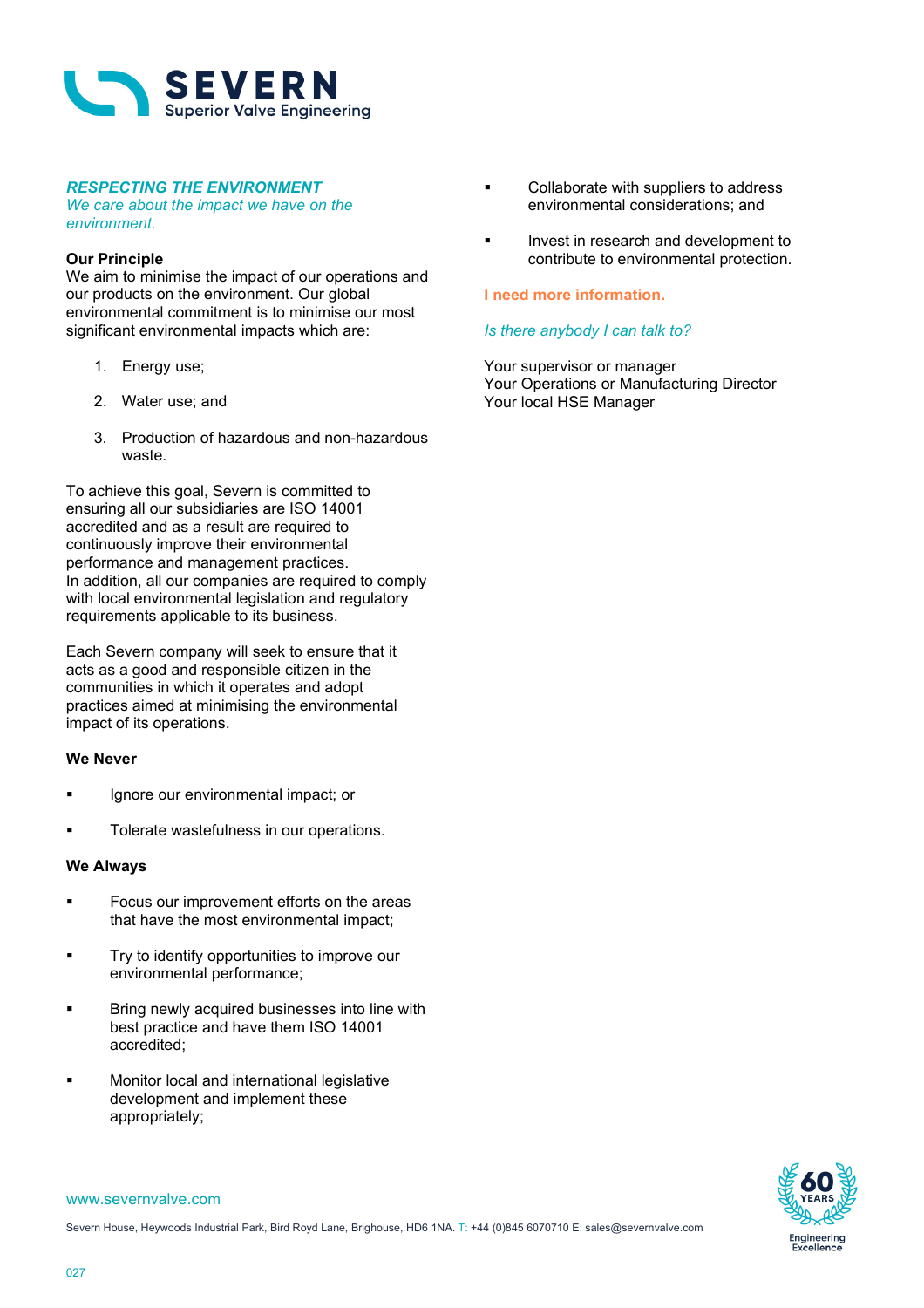

### *RESPECTING COMMUNITIES*

*We will be good and responsible citizens in the communities in which we operate*

### **Our Principle**

Severn has a global presence and the impact we have on local communities and economies is of great importance to us. We respect the communities where we operate and we strive to make a positive impact by responsibly running our operations and investing in local initiatives in a way which benefits the local community.

We believe that any investment in a community should create a meaningful and sustainable impact on that community. It should be relevant to the local needs but at the same time aligned with our business and carried out in partnership with local organisations.

We aim to identify the possibilities for investment through contact with local people and organisations including local non-government bodies and community groups.

Education and health are priorities for communities worldwide. We are therefore particularly committed to focusing on community projects with strong educational and health themes.

Severn does not make any political donations or contributions, nor does it allow any of its operating companies to do so. This includes cash and noncash items such as services, materials, employee time, or use of corporate facilities.

### **We Never**

- **Deliberately or knowingly ignore or show lack** of respect to local customs or traditions;
- Use company funds or resources for political purposes; or
- Participate in political activities at a corporate level.

### **We Always**

- Respect the traditions, cultures, and laws of the countries and the local communities where
- we operate;

## Try to employ local people in our businesses wherever possible; and

 Listen to the concerns of the local communities and try to act in a way that deals with their concerns where we can.

### **I need more information.** *Is there anybody I can talk to?*

Your supervisor or manager Your Operations or Manufacturing Director Your local HSE Manager

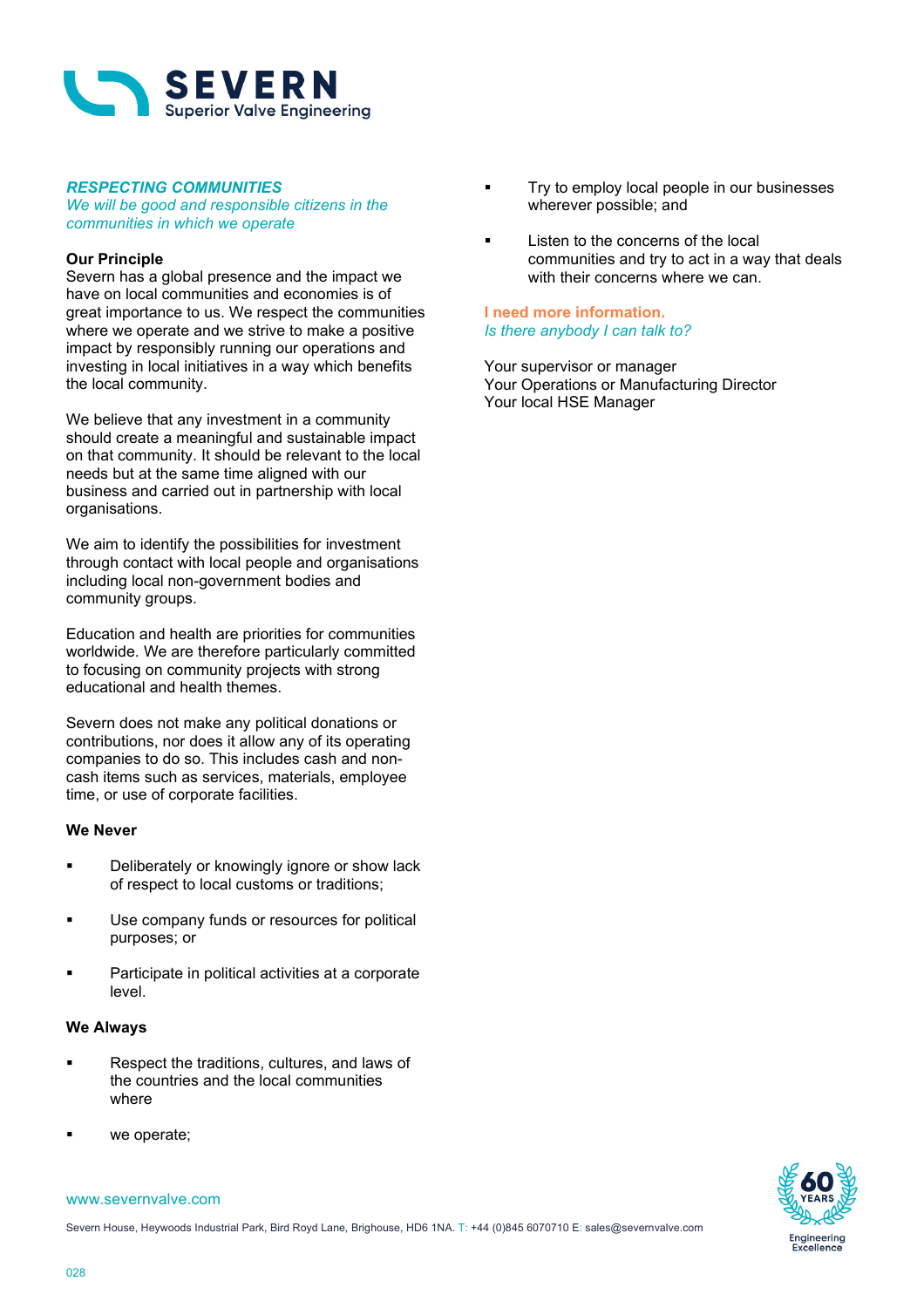

### **SPEAK UP! HOW TO RAISE A CONCERN OR ASK A QUESTION**

### **Reporting unethical behaviour**

If you believe you have experienced or witnessed unethical behaviour at Severn you have a responsibility to do something about it. We want to assure you that you can raise a concern in a secure and confidential way. Such concerns will be properly addressed and investigated.

You should not be concerned that there will be any adverse personal consequences for reporting a genuine concern. You should start by addressing your concerns with your manager or supervisor. If that is not appropriate, or is for some reason unsatisfactory, you can contact your human resources representative or a more senior leader in your work area.

If your concern relates to a breach of law or of this Code of Conduct and you do not feel comfortable raising your question or concern through any of the above channels, employees as well as third parties can contact the Hotline, telephone numbers are set out in this Code of Conduct on the following page. Please see our Whistleblowing Policy (insert link) for more details.

#### **No retaliation**

Severn is fully committed to protecting the rights of those individuals who report real and honest concerns i in good faith and to maintaining the independence, impartiality, and confidentiality of the reporting process. Severn does not tolerate retaliation of any kind. Retaliation will be met with disciplinary action, up to and including termination.

### *Do I have to be absolutely sure that there is a problem?*

No. So long as you report your real and honest concerns in good faith you will not be penalised in any way, regardless of outcome.

### *Do I have to give my name?*

In almost all jurisdictions, if you wish to make an anonymous report you may do so. However, in the spirit of an open work culture we encourage you to give your name because it may make it easier to investigate your concern if we need to talk to you again to obtain further details. If you do give your contact details this

#### www.severnvalve.com

Severn House, Heywoods Industrial Park, Bird Royd Lane, Brighouse, HD6 1NA. T: +44 (0)845 6070710 E: sales@severnvalve.com

information may be recorded in a database. You have the right to access any personal information submitted by you in relation to making your report.

### *Who at Severn will know about my call or email?*

The Group General Counsel within Severn owns case management for the Hotline. Your details will be known only to those people specifically involved in investigating and reporting on your concerns. Any report that you make will not be sent to anyone that you have indicated may be implicated.